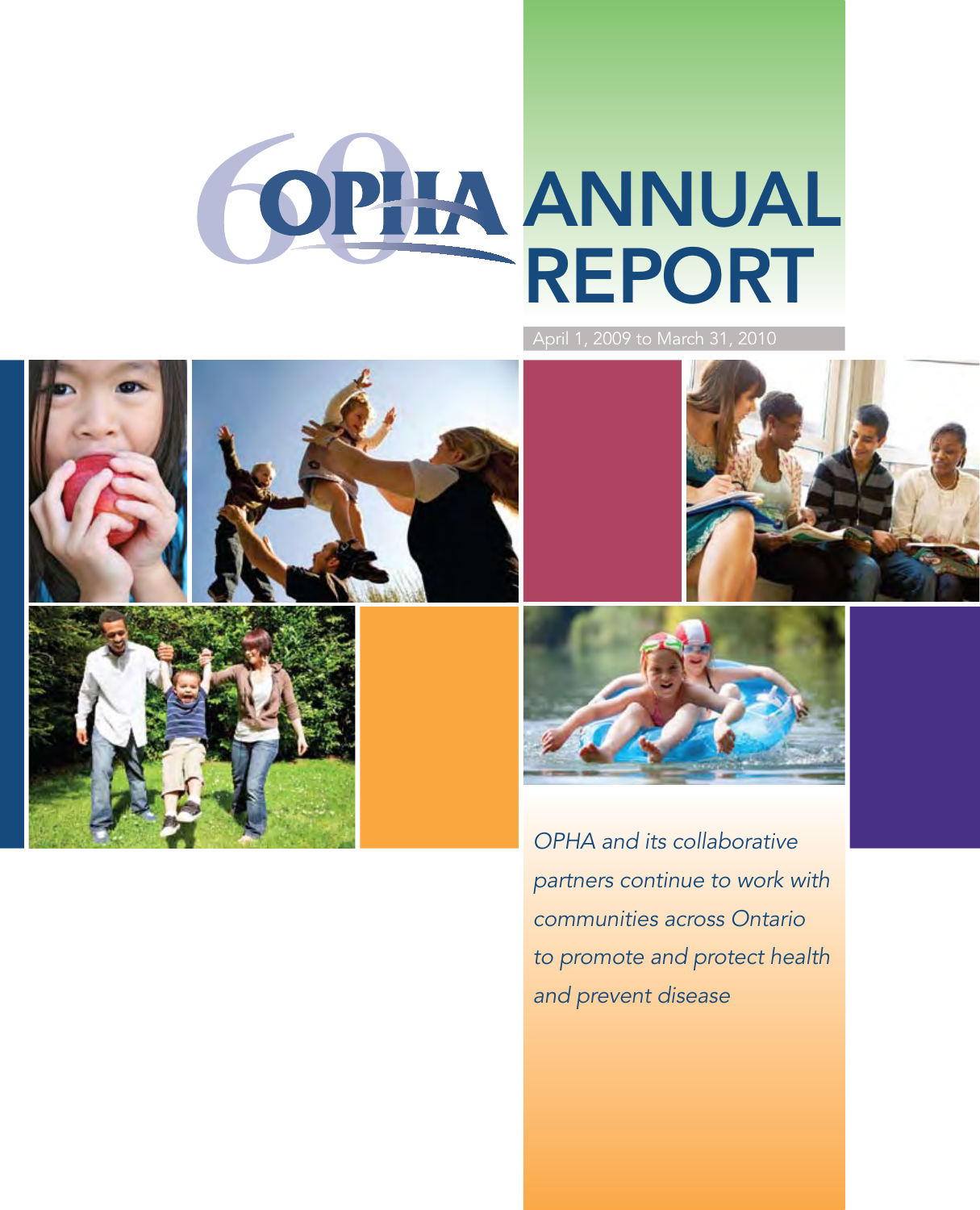# TABLE OF CONTENTS

| <b>OPHA</b>                                          | 2  |  |  |  |  |
|------------------------------------------------------|----|--|--|--|--|
| <b>President's Message</b>                           |    |  |  |  |  |
| <b>OPHA Board of Directors (as of January 2010)</b>  |    |  |  |  |  |
| <b>Executive Director's Message</b>                  | 5  |  |  |  |  |
| <b>Ontario Public Health Association Staff List</b>  | 6  |  |  |  |  |
| <b>Year in Review</b>                                | 7  |  |  |  |  |
| Our Voice in Action                                  | 7  |  |  |  |  |
| Workgroups                                           | 8  |  |  |  |  |
| <b>Constituent Societies</b>                         | 10 |  |  |  |  |
| Partnership Advocacy                                 | 10 |  |  |  |  |
| Enhancing Public Health Programs and Services        | 11 |  |  |  |  |
| <b>OPHA Programs and Projects</b>                    | 11 |  |  |  |  |
| Summary of OPHA Programs                             | 12 |  |  |  |  |
| Projects and Developments                            | 12 |  |  |  |  |
| <b>Capacity Building Activities</b>                  | 13 |  |  |  |  |
| Provincial Programs Coordinated by the NRC           | 15 |  |  |  |  |
| <b>Active Partnerships</b>                           | 15 |  |  |  |  |
| <b>Strategic Partnerships and External Relations</b> | 18 |  |  |  |  |
| Developing and Improving OPHA as an Organization     | 20 |  |  |  |  |
| Auditors' Report on Summarized Financial Statements  | 21 |  |  |  |  |
| <b>Summarized Statement of Financial Position</b>    | 22 |  |  |  |  |
| <b>Summarized Statement of Revenues and Expenses</b> |    |  |  |  |  |
| <b>Summarized Statement of Changes in Net Assets</b> |    |  |  |  |  |
| <b>Summarized Statement of Cash Flows</b>            |    |  |  |  |  |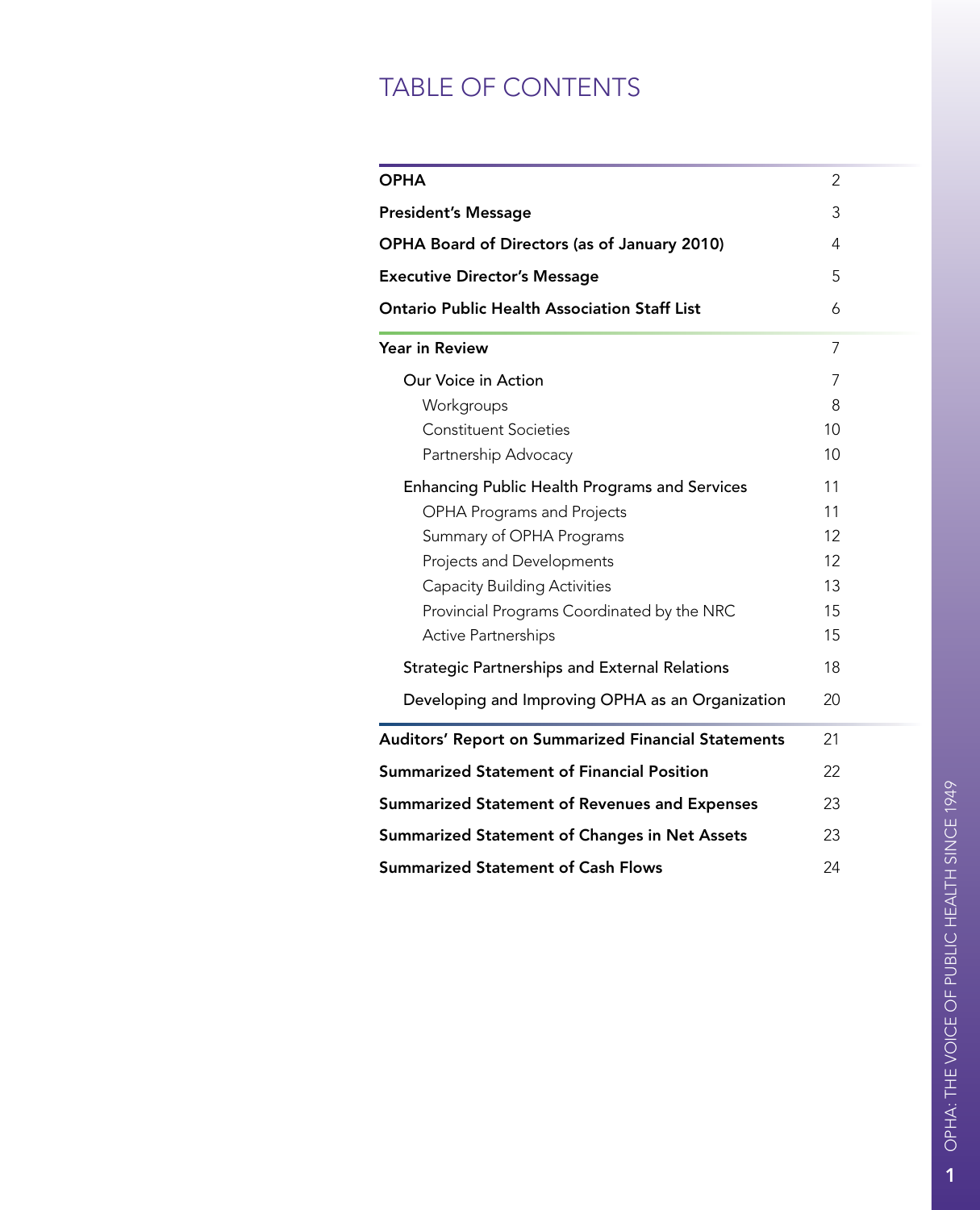# OPHA

### *The Voice of Public Health Since 1949*

Founded in 1949, the Ontario Public Health Association (OPHA) is a voluntary, non-profit association of individuals and constituent societies from various sectors and disciplines that have an interest in improving the health of the people of Ontario.

### *Our Mission*

The mission of the Ontario Public Health Association (OPHA) is to provide leadership on issues affecting the public's health and to strengthen the impact of people who are active in public and community health throughout Ontario.

Our mission is achieved by providing:

- Educational opportunities and up-todate information in community and public health.
- Access to local, provincial and multidisciplinary community health networks.
- $\blacksquare$  Mechanisms to seek and discuss issues and views of members.
- $\blacksquare$  Issue identification and advocacy with a province-wide perspective.
- $\blacksquare$  Expertise and consultation in public and community health.

### *Our Vision*

The Ontario Public Health Association will be a dynamic and innovative force, enhancing and reshaping public health.

Today, OPHA enjoys:

- Strong leadership on public health reform in Ontario.
- $\blacksquare$  Being well resourced, with significant policy analysis capacity.
- $\blacksquare$  Strong links with other health organizations.
- $\blacksquare$  A commitment to advocacy.
- $\blacksquare$  Being consistently consulted and highly respected.

### *Our Values*

OPHA seeks to:

- $\blacksquare$  Be an independent voice for public health.
- Encourage a broad concept of health.
- $\blacksquare$  Promote health equity, social justice, inclusivity and diversity.
- $\blacksquare$  Foster active and mutually rewarding partnerships.
- $\blacksquare$  Promote volunteerism and value volunteer contributions.
- $\blacksquare$  Facilitate recognition of public health as an integral part of a publicly funded Canadian health system.
- Be responsible and accountable in the conduct of its organizational affairs and conduct itself with integrity in accordance with ethical and professional standards.

#### Ontario Public Health Association (OPHA)

700 Lawrence Ave. West, Suite 310 Toronto, Ontario M6A 3 B 4 *t:* 416-367-3313 1-800-267-6817 (Ontario) *f:* 416-367-2844

- *e:* info@opha.on.ca
- www.opha.on.ca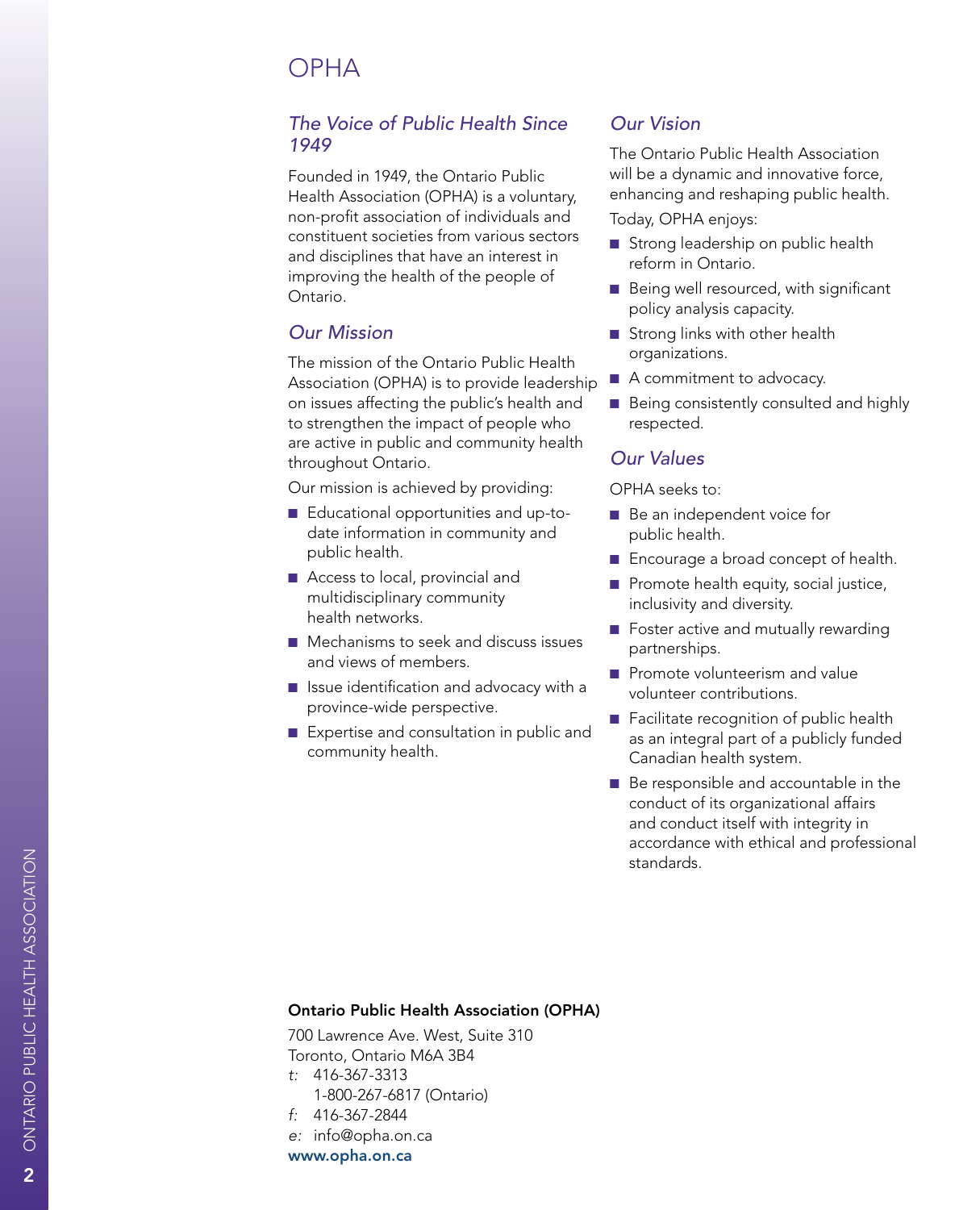## President's Message

It was my pleasure to begin my twoyear term as President of the Ontario Public Health Association in January 2010, taking the position left by Carol Timmings who ably led the organization since January 2008. As I began my term as President, the public health community began to recover from delivering the largest and most intense vaccination program in Canadian history. Although OPHA was not affected directly by H1N1, the system's response to it did have some impact on our members over the year.

"Staying the course" would describe OPHA during the fiscal year ending March 31, 2010. Despite spending over six months anticipating and preparing for the uncertainty brought about by the H1N1 pandemic, OPHA was able to maintain significant activity on health promotion and other public health issues. For this I would like to thank Carol Timmings, outgoing President, for her attention to the business



of OPHA during the H1N1 pandemic. I also want to thank the OPHA Board of Directors who, during these uncertain times, maintained their commitment to OPHA. As you will see in this report, OPHA remained active and vibrant even though many of its members were "reassigned" or "redeployed" to H1N1 activities. Highlights of the Board's work, as well as reports from our programs, projects, Constituent Societies, and workgroups illustrate the commitment and dedication that practitioners have to advancing public health in Ontario.

One of my key initiatives for the next two years is to renew and transform OPHA in light of the recent developments in public health, i.e., the realization of the role the Ontario Agency for Health Protection and Promotion, the maturation of the Ministry of Health Promotion, the implementation of the Ontario Public Health Standards and Protocols, the introduction of performance measures for health units and the constraints brought about by the economic downturn. In February, OPHA began a strategic planning process to align OPHA within a changing public health landscape. Next year's annual report will provide details of the new strategic plan and the work we will undertake to revamp OPHA.

Sincerely,

Liz Haugh

Liz Haugh, President and Carol Timmings, Past President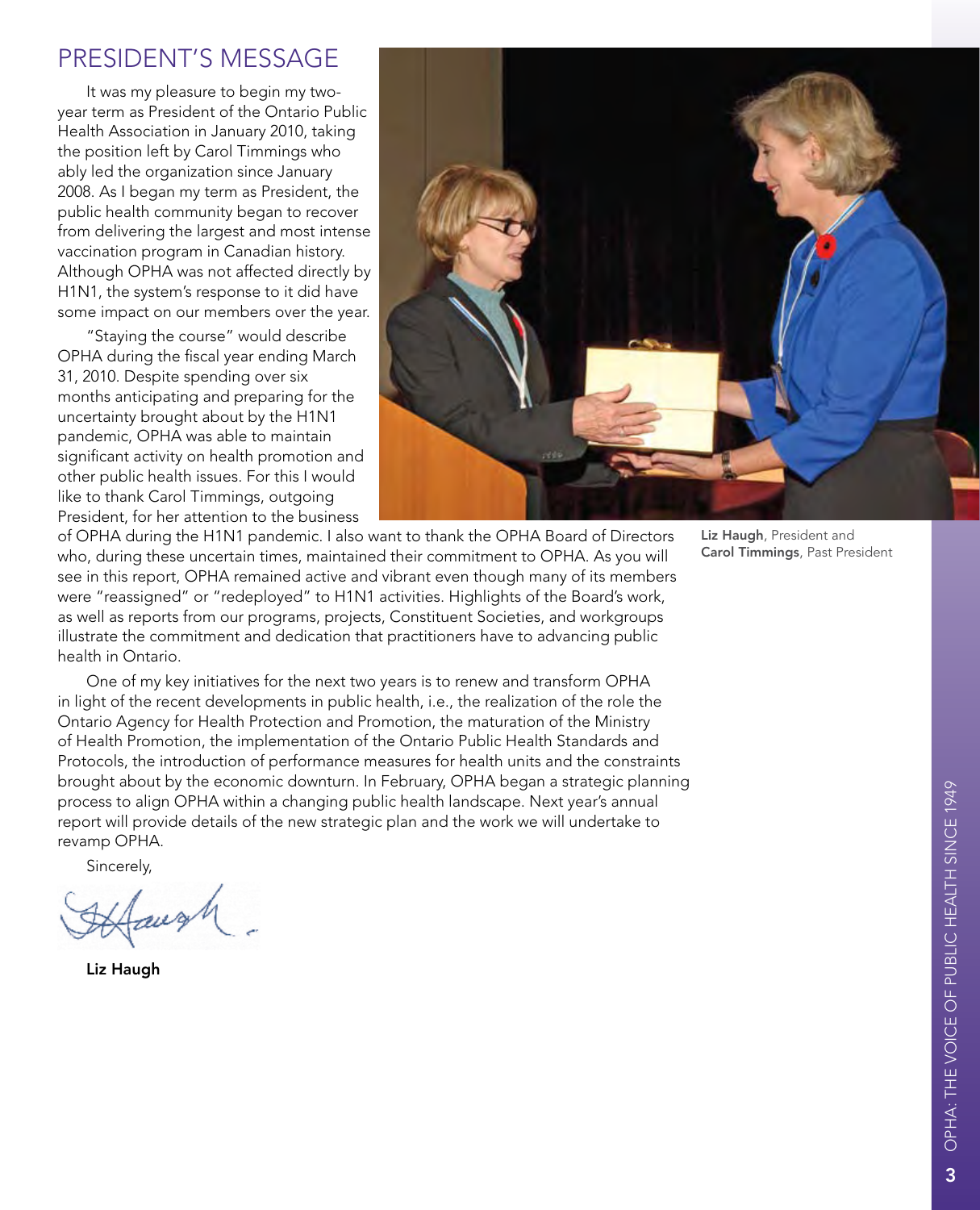#### Board of Directors

*Back Row, from Left to Right:* Alanna Leffley, Constituent Society Representative, APHEO

Nancy Lacasse, Member-At-Large Tino Serapiglia, Vice-President Camille Burnett, Member-At-Large Shawn Zentner, Constituent Society

Representative, ASPHI-O Mohamed Kadry Taher, Member-At-Large

Anna Rusak, Constituent Society Representative, OAPHD

Gloria Morris, Consitutent Society Representative, CHNIG/RNAO

Barb Bartle, Constituent Society Representative, OSNPPH

*Front Row, from Left to Right:* Pemma Muzumdar, Member-At-Large Almaz Reda, Constituent Society

Representative, AOHC Charlene Beynon, Constituent

Society Representative, PHRED Liz Haugh, President Connie Uetrecht, Executive Director Monica Mitchell, Treasurer Inge Roosendaal, Constituent Society Representative, HPO.ph Nolly Baksh-Singh, Board and Member Relations Officer



Peter Gauthier, ASPHI-O Representative



Dr. Chris Mills, Member-at-Large and Marty Mako, Secretary



# OPHA Board of Directors (as of January 2010)

#### *Officers*

Liz Haugh, President Tino Serapiglia, Vice-President & Advocacy Committee Chair Marty Mako, Secretary & Membership Committee Chair Monica Mitchell, Treasurer & Audit Committee Chair Carol Timmings, Past-President

### *Members-At-Large*

Camille Burnett (London) Larry Stinson (Peterborough) Pemma Muzumdar (Toronto) Mohamed Kadry Taher (Ottawa)

### *Constituent Society Members*

ANDSOOHA – Public Health Nursing Management, Karen Quigley-Hobbs Association of Ontario Health Centres (AOHC), Almaz Reda Association of Public Health Epidemiologists in Ontario (APHEO), Alanna Leffley Association of Supervisors Public Health Inspectors of Ontario (ASPHI-O), Shawn Zentner Canadian Institute of Public Health Inspectors, Ontario Branch (CIPHI-O), Cameron Weighill and Fran Gelder (alternate) Community Health Nurses Initiatives Group (RNAO), Gloria Morris Health Promotion Ontario: public health (HPO.ph), Inge Roosendaal Ontario Society of Nutrition Professionals in Public Health (OSNPPH), Barb Bartle Ontario Association of Public Health Dentistry (OAPHD), Anna Rusak Ontario Public Health Libraries Association (OPHLA), Elena Goldblatt Public Health Research, Education and Development (PHRED) Programs, Charlene Beynon

### *Outgoing Board Members (2009)*

Christina Mills, Member-At-Large (Waterloo) Nancy Lacasse, Member-At-Large (Sudbury) Peter Gauthier, Constituent Society Representative, ASPHI-O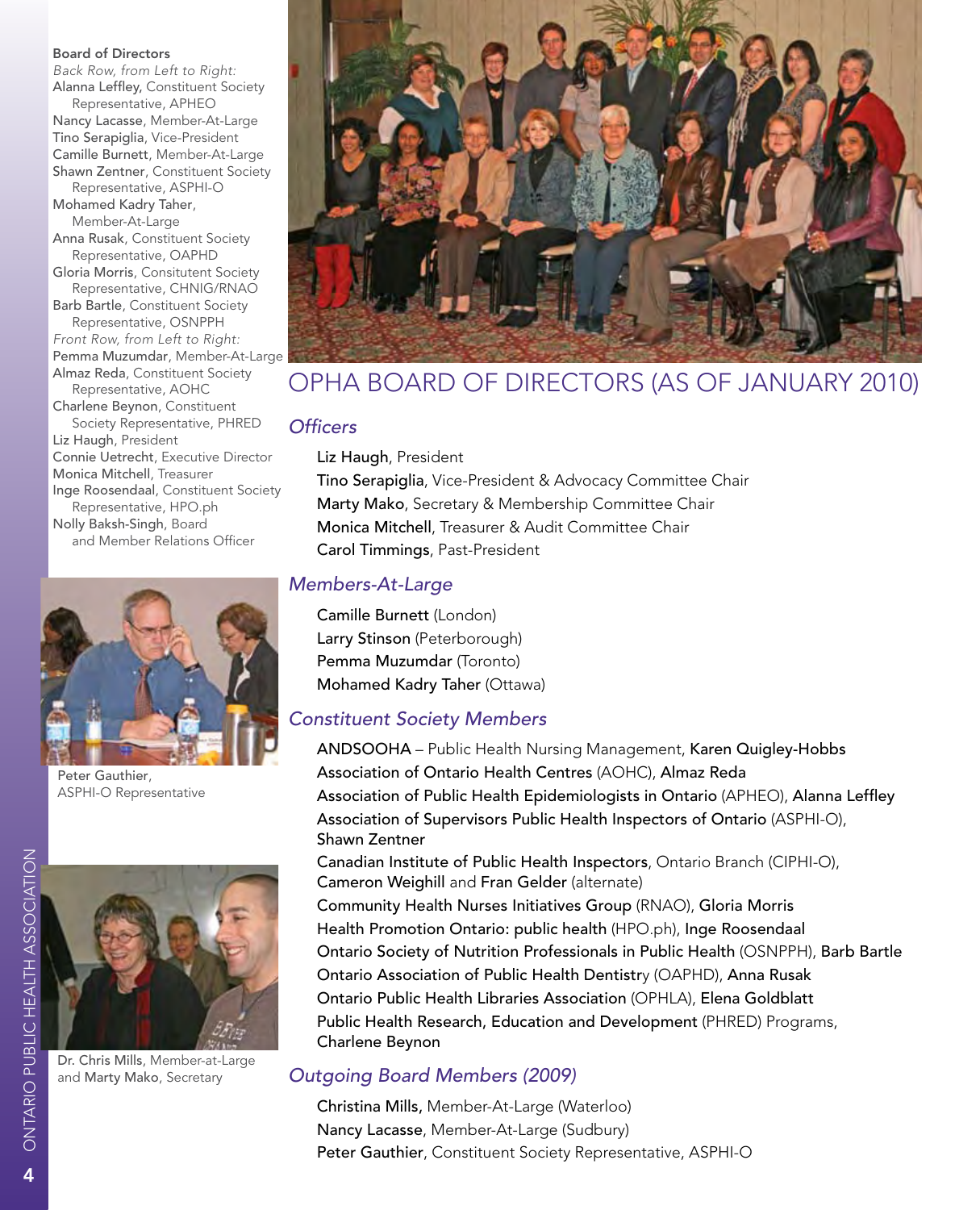# Executive Director's **MESSAGE**

The highlight of the year was OPHA's 60<sup>th</sup> anniversary conference. With the commitment of our staff, we did indeed celebrate the event. Board and Member Relations Officer, Nolly Baksh-Singh, ensured that many of our past presidents were on hand to celebrate and provide quotes and pictures from the past. Communications Officer, Garth Hardie, created a "trip down memory lane" in both



print and electronic form and highlighted OPHA's Constituent Societies in an article for *Public Health Today* magazine as well as in a slide show. OPHA Administrative Assistant, Manny Coluccio, and Senior Finance and Administration Officer, Donna Galasso, organized more sponsors and exhibitors than OPHA has ever had.

We celebrated at a President's Reception and at our Awards Luncheon. Many dignitaries were on hand: Lieutenant Governor Honourable David C. Onley; Minister of Health and Long-Term Care, Deb Mathews; Minister of Health Promotion, Margarett Best; and our Chief Medical Officer of Health, Dr. Arlene King.

It was indeed a memorable event!

OPHA continues to provide services to our members and partners through our website www.opha.on.ca and our monthly OPHA e-bulletin. The services of OPHA's Web Editor/Chief Information Officer, Dorothy Birtalan, are critical to the timely delivery of information through these communication tools. At the end of March, 2010, we had over 700 subscribers to our monthly e-bulletin. We use the e-bulletin to provide information on:

- **Dur Voice in Action** describing our advocacy activities and highlights from our workgroups;
- **Program Updates** providing new information about OPHA program activities;
- **n Constituent Society and Partnership Corner** providing news about our professional associations and our partnerships such as the Ontario Healthy Schools Coalition;
- Hot Topics providing short articles of interest to our readers;
- **n Organizational Update** highlighting activities of the Board of Directors, the Executive Committee, and within OPHA.

This year, the third and fourth issues of the *Public Health Today* magazine were released. The third issue built on the theme and streams of the 2008 Conference, *Making Healthy Communities Count,* and informed external partners about public health and OPHA. The fourth issue focused on public health graduate programs, celebrated the professions in public health, reflected on OPHA's history, and introduced the public health essay contest winners.

H1N1 affected our work. Many of OPHA's programs experienced less contact with public health staff as many of our colleagues were redeployed. Although our staffing was relatively stable, it was also a year of transition for OPHA programs as we anticipate new opportunities in an ever-changing environment.

Sincerely,

mie L. Vetrecht

Connie Uetrecht

Past Presidents with Lieutenant Governor David C. Onley *Back Row, From Left to Right:* Jane Underwood, 1993-1994 Richard Edwards, 1994-1995 Winston Miller, 1995-1996 Rudolph V. Peters, 1982-1983 Carol Timmings, 2007-2009 Fran Perkins, 1985-1986 Ronald Labonte, 1989-1990 Brian Hyndman, 1997-1999 Chief of Staff in uniform James Leake, 1983-1984 Rebecca Metcalfe, 1989-1990 Connie Uetrecht, 2001-2003 Ruth O'Donnell, 1991-1992 Robert McQuillan, 1967-1968 *Front Row, From Left to Right:* Garry Aslanyan, 2004-2008 Lieutenant Governor's wife,

Ruth Ann Onley Lieutenant Governor, Hon. David C. Onley Peg Folsom, 1987-1988



Dr. Arlene King and Minister Deb Mathews



Carol Timmings and Nolly Baksh-Singh who has been with OPHA for 20 years.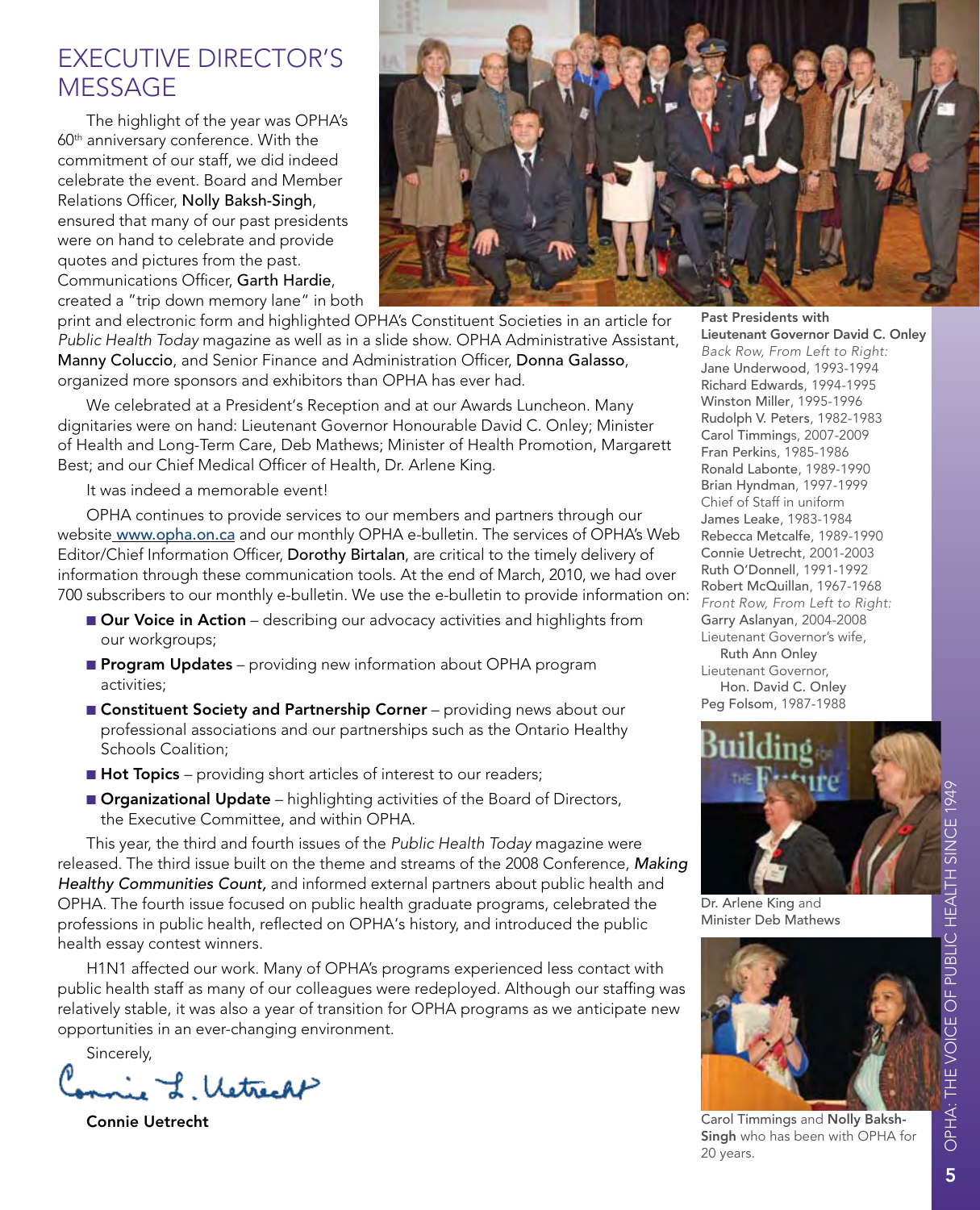

*Back Row, from Left to Right:*  Connie Uetrecht, Omer Chaudry, Dorothy Birtalan *Front Row, from Left to Right:*  Nolly Baksh-Singh, Donna Galasso

# Ontario Public Health Association Staff List

Connie Uetrecht, Executive Director Nolly Baksh-Singh, Board and Member Relations Officer Garth Hardie, Communications and Public Relations Officer (through November, 2009) Donna Galasso, Senior Finance and Administration Officer Manny Coluccio, Administrative Assistant (on maternity leave) Dorothy Birtalan, Web Editor/Chief Information Officer Omer Chaudhry, IT Administrative Support

### *Alcohol Policy Network (APN), Injury Prevention Initiative (IPI), and Youth Engagement*

Benjamin Rempel, Manager, Alcohol Education, Injury Prevention and Youth Engagement Jason LeMar, Coordinator, Alcohol Education Projects Tina Wadham, Coordinator, Youth Engagement (from October 2009) and Competency Based Performance Management (through Sept 2009) Jennifer Lodge, Administrative Coordinator

### *Heart Health Resource Centre (HHRC)*

#### Andrea Bodkin, Manager

Pam Kinzie, Program Coordinator, Training and Development Rebecca Byers, Program Coordinator, Consultation and Coaching Angella Kalloo, Program Assistant

### *Nutrition Resource Centre (NRC)*

Cindy Scythes, Manager Sarah Evason, Program Coordinator, Colour It Up…Go For More Vegetables & Fruit (on maternity leave) Heather Harvey, Program Coordinator, Eat Smart!® Program. Mary Ellen Prange, Program Coordinator, Eat Smart!® and NutriSTEP® Lee Rysdale, Program Coordinator, NutriSTEP® Program Elizabeth Smith, Program Coordinator, CFA Program, Healthy Eating Manual, and Colour It Up Kathleen Orth, Program Assistant

### *Ontario Chronic Disease Prevention Alliance (OCDPA)*

Hoi Ki Ding, Acting Manager Shawna Scale, Manager OCDPA – (on maternity leave through February, 2010)

### *Towards Evidence-Informed Practice (TEIP) Project*

Dayna Albert, Manager Christine Herrera, Project Coordinator

### *Trillium Projects*

Erica Phipps, CPCHE Partnership Director (contract)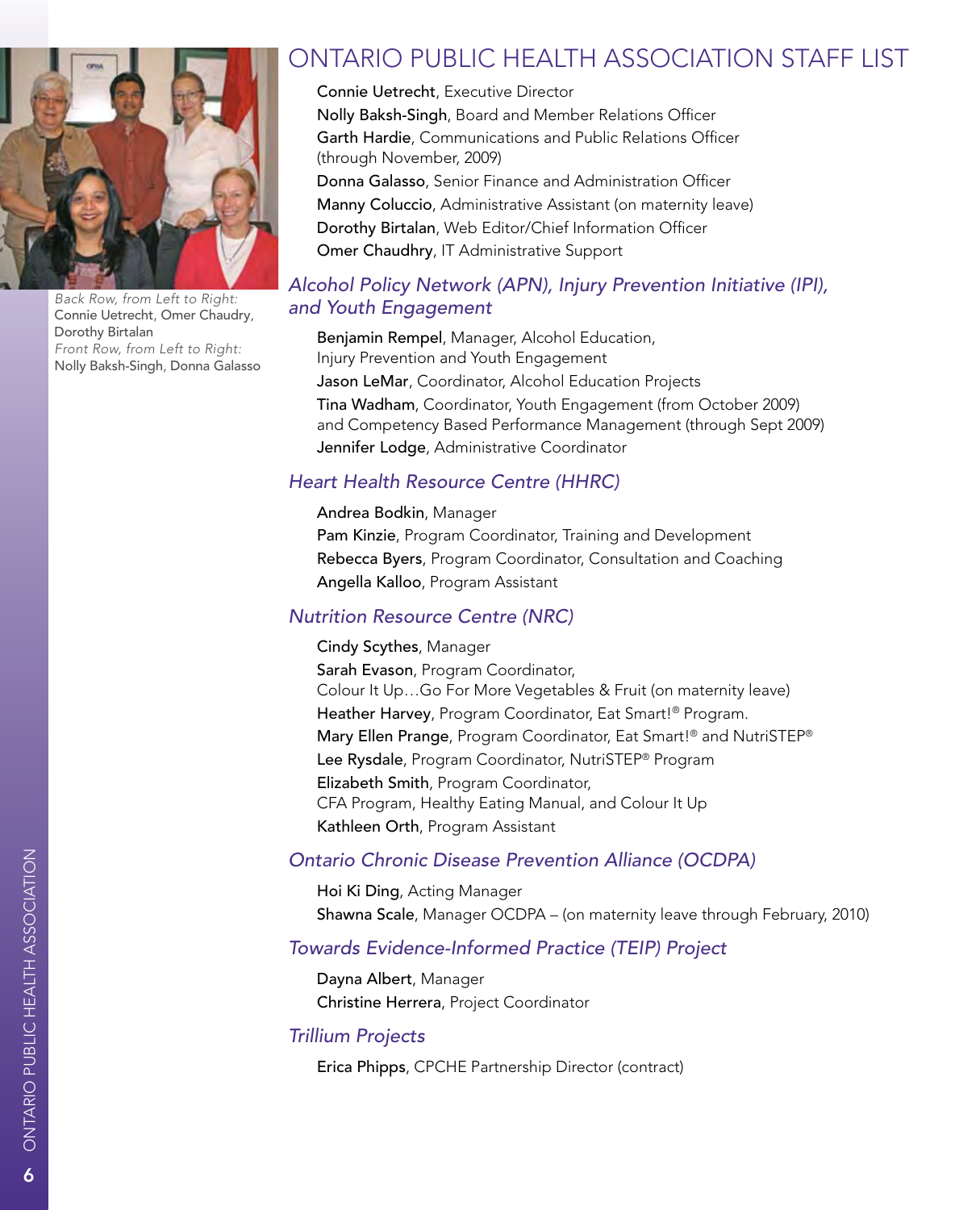# YEAR IN REVIEW

This 2009-2010 Annual Report highlights the important work that OPHA undertook throughout this fiscal year to support public health and the transformation of the public health system. This work is reported under our four strategic directions:

- 1 Our Voice in Action: profiling OPHA's advocacy activities
- 2 Enhancing Public Heath Programs and Services: accomplishments in supporting public health programs and competency based performance
- 3 Strategic Partnerships and External Relations: working with key stakeholders to strengthen public health in Ontario
- 4 Developing and Improving OPHA as an Organization: work of the Board of Directors and its committees

The Board of Directors held one Board Orientation teleconference and three face-toface meetings. The Executive Committee met on eight occasions to undertake business on behalf of the Board. Many of the highlights described in this report were the focus of attention for our Board of Directors.

A major function of the OPHA Board of Directors is to implement the organization's strategic plan. This fiscal year was the last implementation year of OPHA's present strategic plan. Our actions to fulfill our strategic plan are highlighted under each direction.

# Our Voice in Action

OPHA's core business is to provide information and mobilize support to help shape healthy public policy. This year the advocacy priorities were to: continue to renew public health as recommended by the Capacity Review Committee and increase investment in chronic disease and injury prevention; address the social determinants in order to reduce health inequities; and reduce exposure to toxic substances.

The Advocacy Committee, comprised of OPHA Board members and Workgroup Chairs, is one mechanism by which OPHA carries out its advocacy role. One of the responsibilities of the Committee was to solicit, review and present resolutions and position papers at the Annual General Meeting on November 1, 2009. The resolutions and position papers passed with subsequent follow-up action this year included:

- **n** Community Water Fluoridation
- **n** Adults in Dental Pain
- **n** Strengthening Public Health Laboratories

OPHA takes action on many healthy public policy issues. This year OPHA provided information and recommendations on the following issues:

- The Ministry of Health Promotion's Healthy Communities framework
- n Response to Dr. Pascal's report *With our Best Future in Mind*
- Response to the Mental Health Report *Every Door is the Right Door*
- Renewed commitment to the Smoke-Free Ontario Act and Strategy
- Advice to the Ministry of Education regarding the Health and Physical Education, and Health and Social Science curricula.

The Ontario Public Health Association (OPHA) is a notfor-profit organization that provides a strong, unified independent voice for all citizens — public health professionals and volunteers — committed to improving the health of all Ontarians. Since 1949, the mission of the Ontario Public Health Association has been to provide leadership on issues affecting the public's health and to strengthen the impact of people who are active in public and community health throughout Ontario.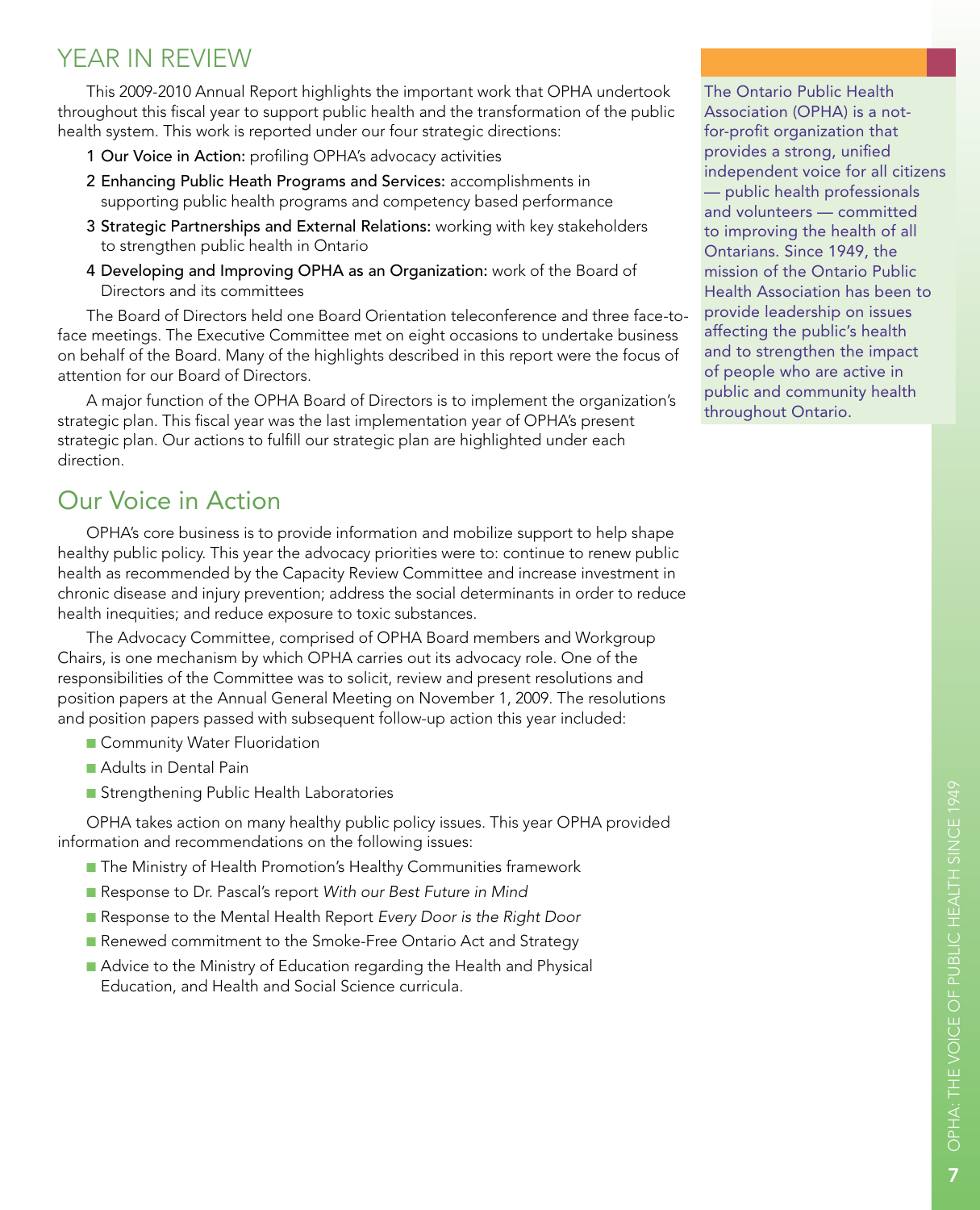### *Workgroups*

Workgroups provide the expertise to inform OPHA's voice on healthy public policy issues. They also serve as a communities of practice to network, share information and resources and work together on initiatives. Our workgroups attract the participation of over 140 public health practitioners throughout Ontario. The workgroups have conservatively estimated that they contributed over 3000 hours of OPHA work.



The 10-member *Alcohol Workgroup*, chaired by Nancy Langdon, kept watch on the provincial government's discussion on the privatization of the LCBO and informed the Premier of the negative health consequences of potential changes to the sale of alcohol beverages. On the Workgroup's advice, OPHA recommended to the Department of Justice that Ontario introduce Random Breath Testing into the drinking and driving legislation and that Ontario maintain the zero blood alcohol content tolerance until drivers reach 21 years of age.

The 33-member *Breastfeeding Workgroup*, chaired by Anne Smith, supported the Joint Policy Statement on Normal Child Birth by the Society

of Obstetricians and Gynecologists. The workgroup's numerous advocacy initiatives included advocating for a national and a provincial breastfeeding strategy and advocating for the inclusion of breastfeeding in the elementary and secondary school curriculum. Educational initiatives included dissemination of their *Breastfeeding Information and Activity Kit for Secondary School Teachers* which is now in use across Ontario, and promotion of a breastfeeding educational module to schools of health care professionals. Finally, the workgroup continued to build the case that breastfeeding is an important component of a poverty reduction strategy. In recognition of its expertise, the OPHA Breastfeeding Workgroup has been invited to join the Ministry of Health and Long Term Care's (MOHLTC) Breastfeeding Committee.

The 15-member *Environmental Health Workgroup*, chaired by Marina Whelan, was extremely busy providing advice on several important environmental health issues. The workgroup was a major influence on the Cosmetic Pesticide Act enacted on April 22, 2009. This year, the workgroup, through Helen Doyle, was heavily involved with one of OPHA's priority advocacy activities, carried out through the Canadian Cancer Society's Environmental and Occupational Carcinogen Stakeholder Group, to influence the legislation and regulations for the Ontario government's Toxics Reduction Act. Other advocacy topics included the reduction of global mercury pollution, an international ban on lead paint and the recommendation to update the Waste Diversion Act, 2002. In addition, this workgroup was honoured to be invited to participate in the Great Lakes Canadian Stakeholder Advisory Group to the International Joint Commission on Great Lakes Water Quality Agreement.

Environmental Bill of Rights submissions were made on the following:

- **Healthy Great Lakes, Strong Ontario**
- Toxic Reductions Act Regulation comments on act and regulations
- **n** Green Energy Act
- **n** Lead in Drinking Water

*Back Row, From Left to Right:* Daniela Seskar-Hencic, Chair, Access and Equity Workgroup Angela Loconte, Chair, Violence Prevention Workgroup Liz Haugh, President, OPHA Anne Smith, Chair, Breastfeeding Promotion Workgroup Leanne Powell, Chair, Public Health Alliance Workgroup Nancy Langdon, Chair, Alcohol Workgroup *Front Row, From Left to Right:* Tracy Woloshyn, Chair, Food Security Workgroup Pat Fisher, Chair, Built Environment Workgroup

Kerri Richards, Chair, Injury Prevention Workgroup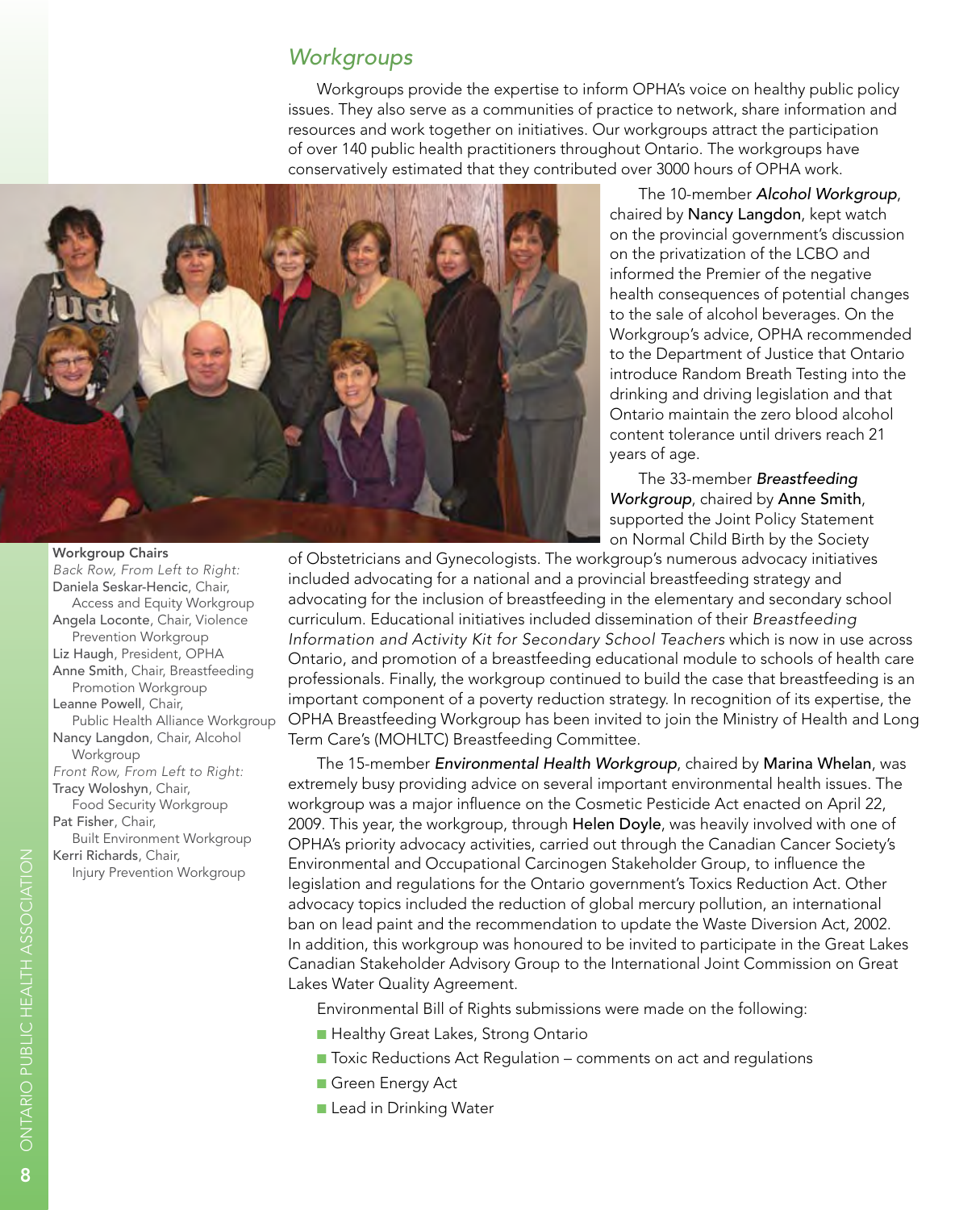Recognizing the diversity of interests in the built environment, the Environmental Workgroup was instrumental in bringing forth an OPHA resolution on the topic and recommending the formation of the *Built Environment Workgroup*. Co-chaired by Pat Fisher and Kiran Ghai, the new workgroup is just beginning to formulate its work plan. The 11-member workgroup has taken a lead role in development of the 2010 OPHA Fall Forum, *Taking Action on the Built Environment: Building Healthy Public Policy* and have planned an informational webinar for the spring of 2010.

The 9-member *Access, Equity and Social Justice Workgroup ,* chaired by Daniela Seskar-Hencic, developed several strategies to assist health units to address health inequities. These included advocating for diversity training for health units, influencing the MOH LT C guidance documents to reference program planning models with a builtin equity lens, and increasing public health practitioners' awareness of issues related to health inequities via workshops on the topic at the 2009 OPHA conference and through a CHNET-Works Fireside Chat. The Chair participated as a key informant in OAHPP consultation on health inequities and had the abstract, *Health Inequities in Ontario*, accepted for the International Union of Health Promotion Conference July 2010.

The 14-member *Food Security Workgroup,* co-chaired by Tracy Woloshyn and Kim Ouellette, provided significant healthy public policy advice provincially and nationally. They advocated to Health Canada for food regulations to eliminate industrial production of trans fat, to prohibit the discretionary fortification of foods and to regulate unlicensed natural health products being sold in food format under the Food and Drugs Act. To foster the utilization of the Nutritious Food Basket data collected by public health units, case studies were provided on the use of the Nutritious Food Basket in the Ministry of Health Promotion guidance document and resources were developed for registered dietitians in public health to utilize in their reporting on the annual Nutritious Food Basket assessment. The workgroup supported the *Put Food in the Budget* campaign, which advocated for a healthy food supplement of \$100 per month for social assistance recipients, promoted the *Do the Math* awareness-raising/advocacy campaign and associated interactive web activity (www.putfoodinthebudget.ca) and made recommendations to the Premier regarding the Special Diet Allowance. Substantial input into Health Canada's sodium consultation regarding the high levels of sodium in the food supply was provided by the Workgroup.

The 12-member *Injury Prevention Workgroup*, co-chaired by Kerri Richards and Loretta Bernard, focused its efforts this past year on organizing the workgroup, developing its priority setting processes, and undertaking an environmental scan of advocacy issues to inform future actions.

The 25-member *Children and Youth Workgroup,* chaired by Susan Makin, focused on two issues this year: the first, on sharing information about the impact of H1 N1 on family health resources and services; and the second, on the province's Early Learning Initiative and its implications for children's health and public health service delivery. The Workgroup created a position statement on Early Learning which was sent along with recommendations to the Premier. The position statement: i) supported the full vision for Early Learning, ii) called for provincial endorsement and support to implement the vision, and iii) recommended that public health be included in provincial planning. The Workgroup collaborated with Association of Local Public Health Agencies (alPHa) and Ontario Municipal Social Services Association (OMSSA) to promote ongoing discussion and the advancement of public health within the province's vision and to participate in a joint forum in January 2010. Work on Early Learning will continue in 2010.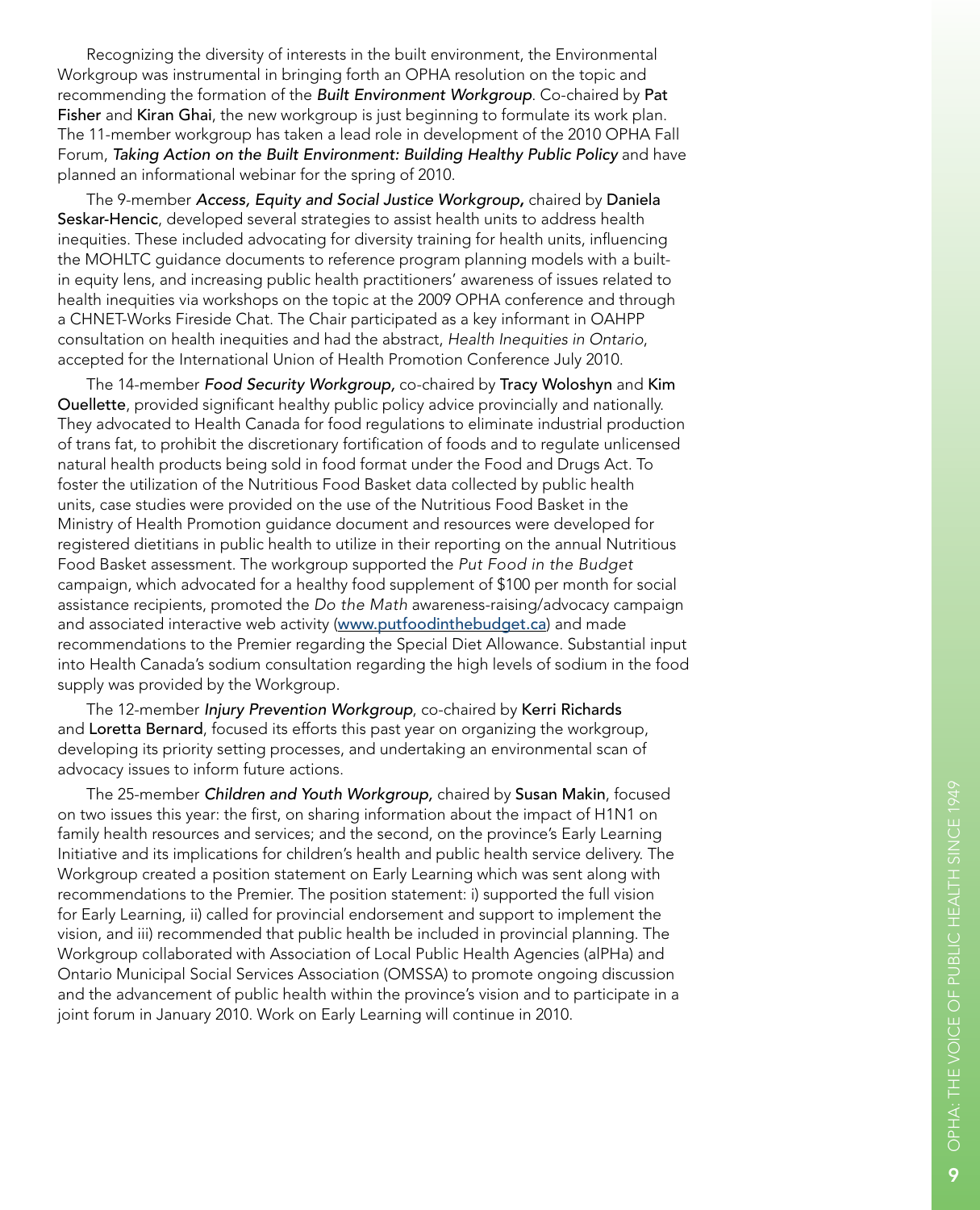

The 10-member *Violence Prevention Workgroup,* chaired by Angela Laconte, continued its advocacy for strong gun control regulations in the wake of two bills (Bill C-301 and Bill C-391) aimed at weakening present gun control legislation. The Workgroup also continued to monitor emerging issues in the areas of: family violence; shaken baby syndrome; school, child and youth health; elder abuse; and repeal of Section 43 of the Criminal Code that allows for the physical punishment of children. With the assistance of a practicum student, the Workgroup surveyed health units on the implementation of the Routine Universal Comprehensive Screening protocol as a screening tool for domestic violence and abuse. The Workgroup continued to work in partnership with many organizations locally, provincially, and nationally in the pursuit of violence prevention and supported Prevention of Violence Canada/Prévention de la violence Canada (PVC) in delivering the 5th Town Hall meeting at the CPHA Conference in Winnipeg, Manitoba, in June 2009.

The 10-member *Marketing to Children Workgroup,* chaired by Brian Cook, worked with health units across the province to share information and advance policy resolutions at the local level. OPHA's position to ban marketing to children was adopted by Durham Regional Council in November 2009, and the Toronto Board of Health in February 2010. The Workgroup participated in a Public Health Agency of Canada consultation on the World Health Organization's recommendations on marketing to children.

Two new workgroups were recently approved, the *Reproductive Health Workgroup*  and the *Public Health Competency Implementation Workgroup.* These two workgroups are in the process of developing their plans and building their membership.

## *Constituent Societies*

Constituent Societies are both originators of advocacy on healthy public policy issues as well as supporters of OPHA's priorities. This year, one of OPHA's advocacy priorities was poverty reduction to reduce health inequities. Several Constituent Societies have added their voice to this issue. C HNIG/R NAO has been very outspoken about the need to address poverty. Dental care for children and youth and adults in dental pain was a major advocacy issue from OAPHD, supported by OPHA. Led by CIPHI and ASPHIO, OPHA added its voice to advocate for mandatory food

handler training, public disclosure of food safety inspections, and voiced its concern about the court decision allowing the sale of unpasteurized milk.

OSNPPH has made recommendations to the Ministry of Children and Youth Services to update the Nutrition Standards in the Day Nurseries Act.

### *Partnership Advocacy*

The Ontario Chronic Disease Prevention Alliance (O CDPA) also advocated to the Premier for a strong and viable comprehensive tobacco control strategy, and to the Minister of Health to expand the Maternal-Infant Research on Environmental Chemicals Study.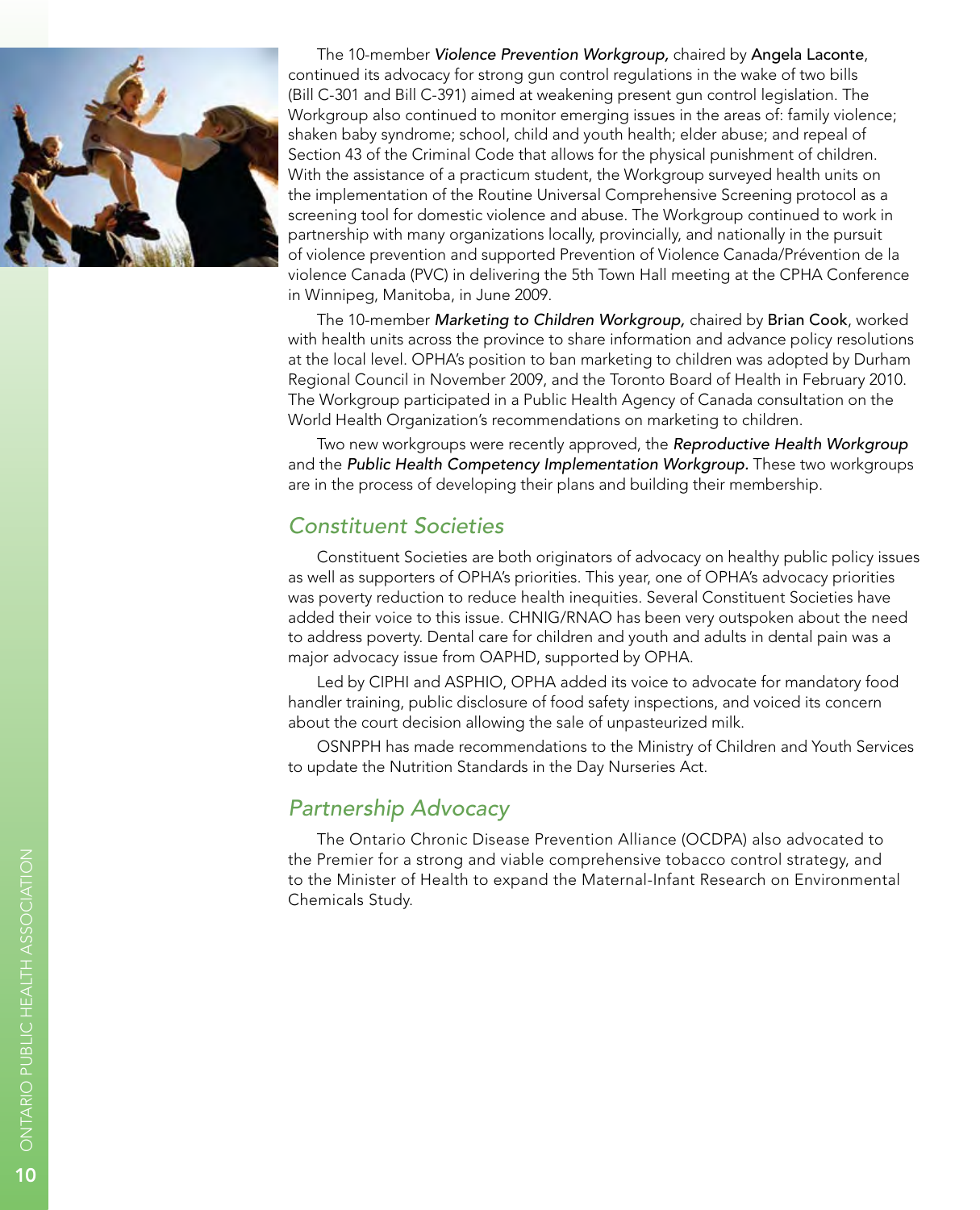# Enhancing Public Health Programs and Services

One mechanism by which OPHA contributes to effective public health programs and services is through the knowledge transfer, consultation, and program coordination delivered through our programs. Our work on Public Health Core Competencies continues to support public health practice. Our annual conference plays a key role in knowledge exchange.

## *OPHA Programs and Projects*

OPHA began the year as the host agency for four resource centres: Heart Health Resource Centre (HHRC); Nutrition Resource Centre (NRC); the Injury Prevention Initiative (IPI), which includes the grant administration for the Ontario Injury Prevention Resource Centre (O IPR C); and the Alcohol Policy Network (AP N). While the Ministry of Health Promotion (MHP) was establishing its priorities, restructuring its organization, and transitioning some of its functions to the Ontario Agency for Health Protection and Promotion (OAHPP), the resource centres at OPHA were also undergoing change.

In May 2009, the MHP created the Healthy Communities Consortium to support its Healthy Communities framework. The Heart Health Resource Centre and three other resource centres, (the Health Promotion Hub, the Ontario Healthy Communities Coalition, and the Ontario Drug Awareness Partnership) were identified as members of the Healthy Communities Consortium. The Consortium spent the year planning and delivering services to support those working within the Healthy Communities framework. In the Spring of 2010, the MHP directed the Consortium to undergo a formal re-organization process. Final approval on these recommendations for change in the organization and operation of these resource centres will occur in the Summer of 2010.

The Nutrition Resource Centre continued to manage four provincial programs, plus Healthy Eating Active Living resources for caregivers of young children. In 2009, NRC also played a key role in the Ministry of Education's School Food and Beverage Policy development, training for public health nutrition staff, and development of resources for parents and students.

OPHA began preparations to transfer the funding for the Ontario Injury Prevention Resource Centre to the OAHPP. As of July 2009, OPHA was no longer responsible for the management of the O IPR C contract. OPHA did, however, retain funding to facilitate and coordinate the provincial activities of the Public Health Injury Prevention Managers' Alliance. This alliance developed an operational plan to implement the Ontario Public Health Standards. A needs assessment was conducted with members of the Alliance to identify priority areas of interest and direction. A communication strategy was developed to enhance member connectedness.

The Alcohol Policy Network prepared for its transition to the OAHPP as of April 2010.

The services accessed by public health and community agencies were affected by the H1 N1 pandemic and vaccination program. Many clients who normally access our services were redeployed during the year to respond to H1 N1.

Despite all the changes, our resource centres continued to support communities of practice through informative and timely workshops, professional trainings/consultations, and dissemination of relevant reports and resources.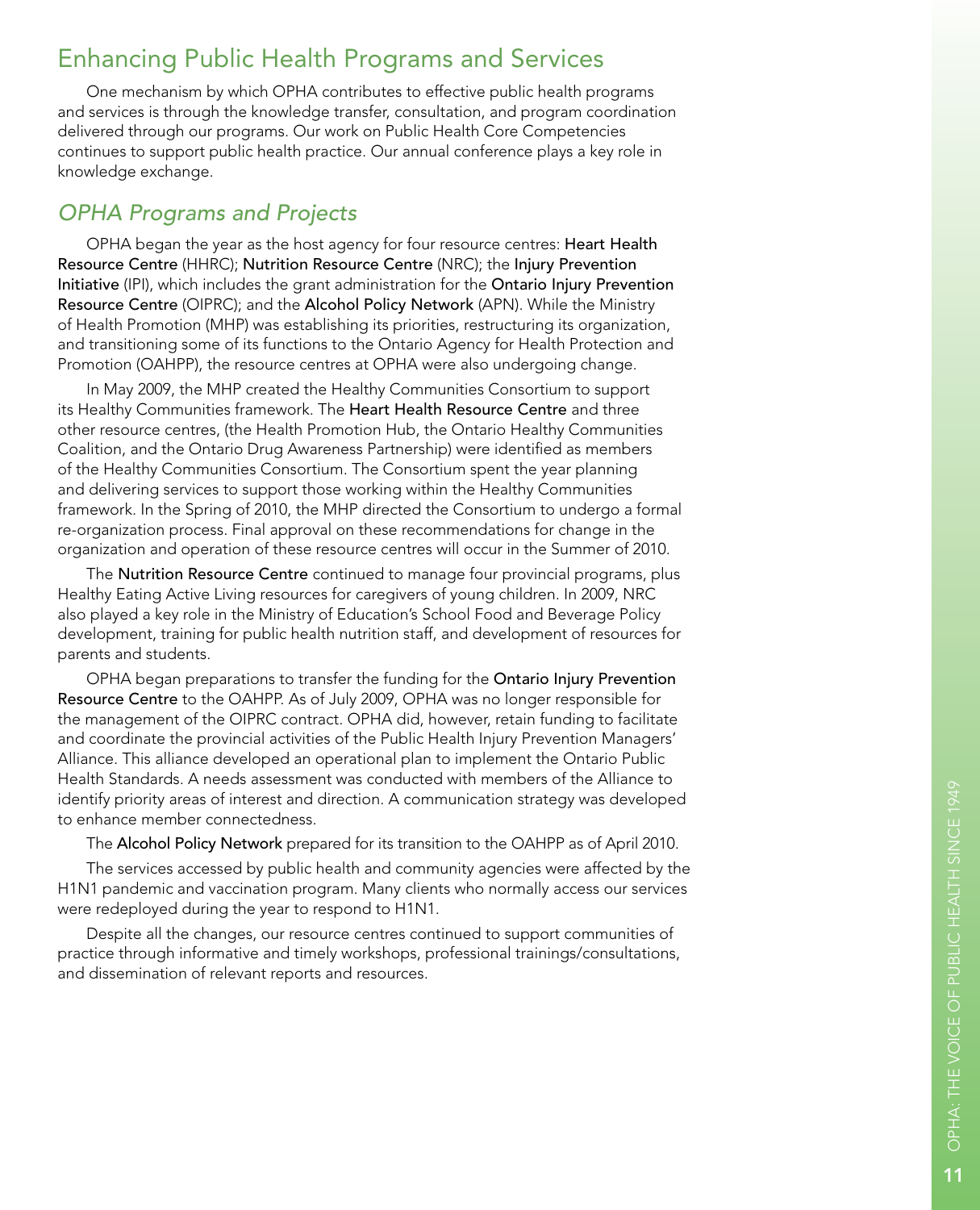## *Summary of OPHA Programs*

APN – Launched in 1995, the Alcohol Policy Network is a province-wide network of over 600 individuals and organizations dedicated to the promotion of healthy public policy with respect to alcohol.

HHRC – Launched in 1993, the Heart Health Resource Centre is now a member of the Healthy Communities Consortium, a group of resource centres working collaboratively to support those within the Healthy Communities framework, and is funded by the Ministry of Health Promotion.

IPI - The Injury Prevention Initiative was established in 2005 and included the Ontario Injury Prevention Resource Centre (OIPRC) as well as supported planning and coordination activities of injury prevention managers across the province. As of July 2009, IPI was no longer responsible for the OIPRC. However, coordination of services and strategic thinking for the Public Health Injury Prevention Managers' Alliance, along with support for various workgroups, continues.

NRC – The Nutrition Resource Centre was established in 1999 to increase the level of coordinated provincial support of nutrition promotion programming, resource development and dissemination, and support services for nutrition practitioners.

**TEIP** – Launched at OPHA in 2005, Towards Evidence Informed Practice aims to build a supportive culture for evidenceinformed practices within Ontario's health promotion and prevention systems.

## *Projects and Developments*

### *Youth Engagement Project*

The goal of the Youth Engagement Project (funded by Health Canada) is to increase the knowledge, skills, and resources available to public health professionals working with grades 6, 7, and 8 students and to increase youth engagement activities among this age group to enhance protective factors and resilience against illicit drug use and risk-taking behaviours. The project researched existing resources on illicit drugs, youth engagement practices, and protective/resilience factors and conducted a needs assessment of the



public health workforce that worked with middle school-aged youth. Based on the findings from these reports, the project developed educational resources, a training curriculum and an evaluation plan for use in six pilot sites across Ontario.

Implementation of the project is underway as pilot sites engage youth in their respective communities and participate in project evaluation activities. Ongoing support is provided to pilot sites through phone and email consultation, resource development, and a website. Looking ahead, findings from the project evaluation report will be used to inform revisions to the final deliverables that will be disseminated province-wide at six regional training sessions in the spring of 2011.

## *Public Health Core Competency Implementation*

OPHA continues to seek funding to initiate projects to support the implementation of public health core competencies. This year the original Core Competencies for Public Health in Canada Orientation Module was redesigned (with funding from PHAC) to facilitate utilization of the 36 core competencies for public health by public health professionals in their practice. OPHA and partner health units – City of Hamilton, Public Health Services; Haliburton, Kawartha, Pine Ridge District Health Unit; Thunder Bay

Press Conference announcing the Youth Engagement project Connie Uetrecht, Executive Director, MP Dr. Colin Carrie and Carol Timmings, President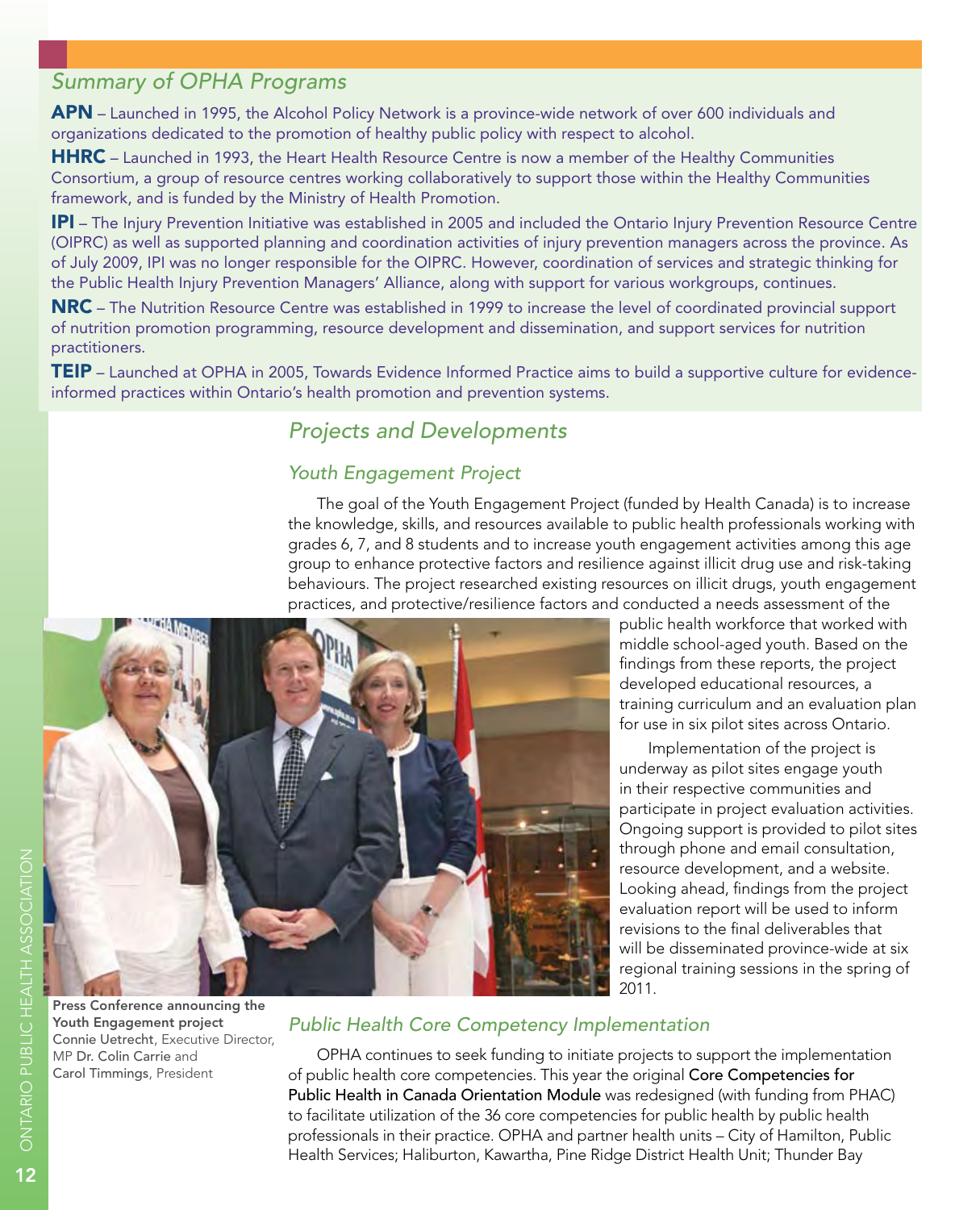Health Unit ; and Toronto Public Health – initiated the Competency Based Performance Management Project with funding from HealthForceOntario. Working in collaboration with experienced consultants in the area of competency-based performance management, the Competency Based Performance Management Toolkit for public health was developed, pilot tested, and validated for use by public health professionals. Available on the Core Competencies website (www.corecompetencies.ca), this toolkit will enhance existing human resource practices and increase workforce capacity by integrating the Core Competencies for Public Health in Canada into performance management systems. Subsequently, the Competency Based Employee Performance Management E-Learning Module was developed with funding from the PHAC as a training tool for managers and employees to incorporate core competencies into their performance management cycle.

### *New Developments*

Towards Evidence Informed Practice conducted an online evaluation needs assessment to understand the evidence and evaluation needs of public health practitioners as part of the CAPTURE Project – Simon Fraser University.

OPHA secured a research grant from Health Canada to conduct a thematic analysis and report on the current state of alcohol advertising in Canada.

## *Capacity Building Activities*

### *Workshops/Forums*

- Health Promotion Policy Development and Implementation in Real World Settings – May, 2009. (HHRC)
- **n CFA Cultural Food Experience: 2009 Annual Community Food Advisors Conference** – June, 2009. (Community Food Advisor, NRC)
- Exploring the Evidence and Finding Solutions: A Forum on the Links Between Early Environmental Exposures and Chronic Diseases – October, 2009. (OCDPA, in collaboration with the Canadian Partnership for Children's Health and Environment)
- Building Capacity for Nutrition Screening in Ontario FHTs: SCREEN<sup>®</sup> and NutriSTEP<sup>®</sup> Experiences – October, 2009. (NutriSTEP®, NRC)
- Building Blocks for Community Planning March, 2010. (HHRC)
- 7th Annual Alcohol: No Ordinary Commodity Forum Alcohol Policy: Time to Act! Current Research, Policy, and Practical Applications to Address Alcohol-related Harm – March, 2010. (APN)
- A Policy Framework to Alcohol Problems five workshops across Ontario. (APN)
- Tools to Strengthen Evidence-Informed Decision Making
- PHAC/CPHA 2010 preconference workshop. (TEIP)

### *Webinars*

- Provincial Webinar: Implementing NutriSTEP® June, 2009. (NutriSTEP®, NRC)
- **n** Nutrition Considerations for Implementing the Ministry of Education's School Food and Beverage Policy (P/PM150) – March, 2010. (NRC)
- **n** Getting Lost in the Evidence? Building Organizational Capacity for Evidence-Informed Practice. (TEIP)
	- **n** Part 1: Developing an Evidence Question and Search Strategy November, 2009.
	- **n** Part 2: Collecting, Synthesizing and Applying Evidence in Practice January, 2010.
- Northern Ontario Dietetic Internship Program: Improving Practice via 'Real-World' Program Evaluation – December, 2009. (TEIP)
- **n** Five knowledge exchange webinars on alcohol policy topics including the effects of alcohol advertising and the links between alcohol and violence. (APN)



www.corecompetencies.ca



*From Left to Right:* Jill Thibodeau, RD, MSc, CDE; Julie Lau, RD, MHA; Mary Ellen Prange, RD; Carolyn Chu, RD NRC won the National *Speaking of Food and Healthy Eating* Award for *Fuel Up For Fun* from Dietitians of Canada and Kraft Canada.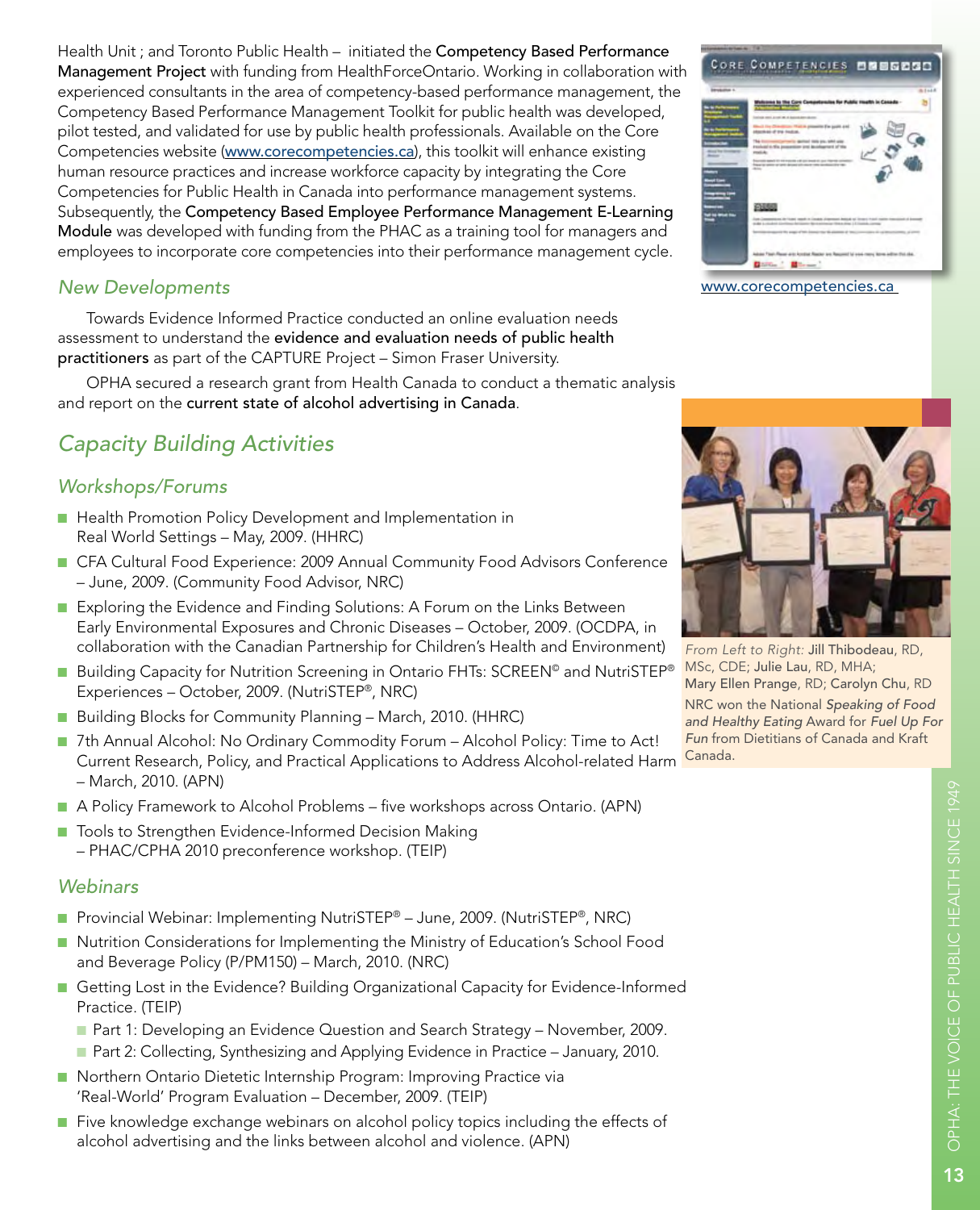

*From Left to Right:*  Pam Kinzie, Andrea Bodkin and Rebecca Byers



*Back Row, from Left to Right:*  Ben Rempel, Dorothy Birtalan, Jason LaMar *Front Row, from Left to Right:*  Jennifer Lodge, Tina Wadham

## *Training/Consultations*

- Twenty on-site consultations and 73 one-on-one coaching sessions were delivered to Healthy Communities Partnerships and coordinators. The focus of these sessions was on transitioning from the Ontario Heart Health Program to the Healthy Communities Framework. (HHRC)
- Four training sessions for Eat Right Ontario Dietitians on Colour It Up, Eat Smart!® and Community Food Advisor programs. (NRC)
- Twelve Towards Evidence Informed Practice Master Trainer (MT) Workshops to teach public health leaders and champions to build capacity for evidence-informed practice within their organizations. (TEIP)
- **D** Over 380 Community Food Advisors were trained. Interested and enthusiastic volunteers reached 47,000 people across Ontario who attended 1,100 health promotion activities (presentations, food demonstration, and/or healthy eating displays). In addition, CFA groups completed 45 technical/education updates and training in four sites resulting in 100 new CFAs certified in Ontario. (Community Food Advisor, NRC)
- **n** Twenty-six in-depth consultations on alcohol policy related issues. Half of these were provided to staff of public health units. (APN)

#### *Listservs*

- Heart-Links (276 members) and Coordinator-Links (37 members) provides two-way information sharing and networking opportunities. (HHRC)
- n NRC provides a media monitoring function through [Contact-nrc] (2,000 subscribers) and releases *In the News* each business day
- There are 547 subscribers as of March 2010 to the APOLNET listserv (APN).

#### *Reports*

- Obesity: An Overview of Current Landscape and Prevention-related Activities *in Ontario.* (OCDPA)
- *Evidence-informed Common Messages on: High-risk Alcohol Consumption; Physical Inactivity*; *Poor Mental Health*; *Tobacco Use Exposure*; and *Unhealthy Eating*. (OCDPA)
- Alcohol and Community-based Violence: A Systematic Review. (APN)
- *Targeted Implementation of NutriSTEP<sup>®</sup> in Ontario: Lessons in Community Research*. OHPE Bulletin. (NRC)
- *Evaluation of Fruit Juice Intake and Body Mass Index Within a Sample of Ontario Preschoolers.* Lee A. Rysdale, Pamela L. Brunelle, Janis Randall Simpson, Christopher A. Knee and Heather H. Keller. *ICAN: Infant, Child, & Adolescent Nutrition 2009*. (NRC)

#### *Resources*

- *Partnership Development @ a glance* (English and French) and *Engaging Francophone Communities @ a glance* (English and French). (HHRC)
- @ Heart newsletter *Policy Development in Real World Settings*. (HHRC)
- Two new online learning modules to support evidence-informed practice: TEIP Evaluation Learning Module and TEIP Evidence Learning Module (TEIP)
- *Preschool Nutrition Primers for RDs* comprised of 5 modules: (Pediatric Growth Assessment – Part 1 & Part 2, Pediatric Nutritional Assessment, Nutrient Deficiencies, Food Allergies and Intolerances), in English and French. (NutriSTEP®, NRC)
- The NutriSTEP<sup>®</sup> screening tool (a 17-step questionnaire) is now available in Simplified Chinese, Traditional Chinese, Vietnamese, Punjabi, Spanish and Tamil. The parent handout *How to Build a Healthy Preschooler* is now available in Simplified Chinese, Traditional Chinese, Punjabi, and Tamil. (NRC)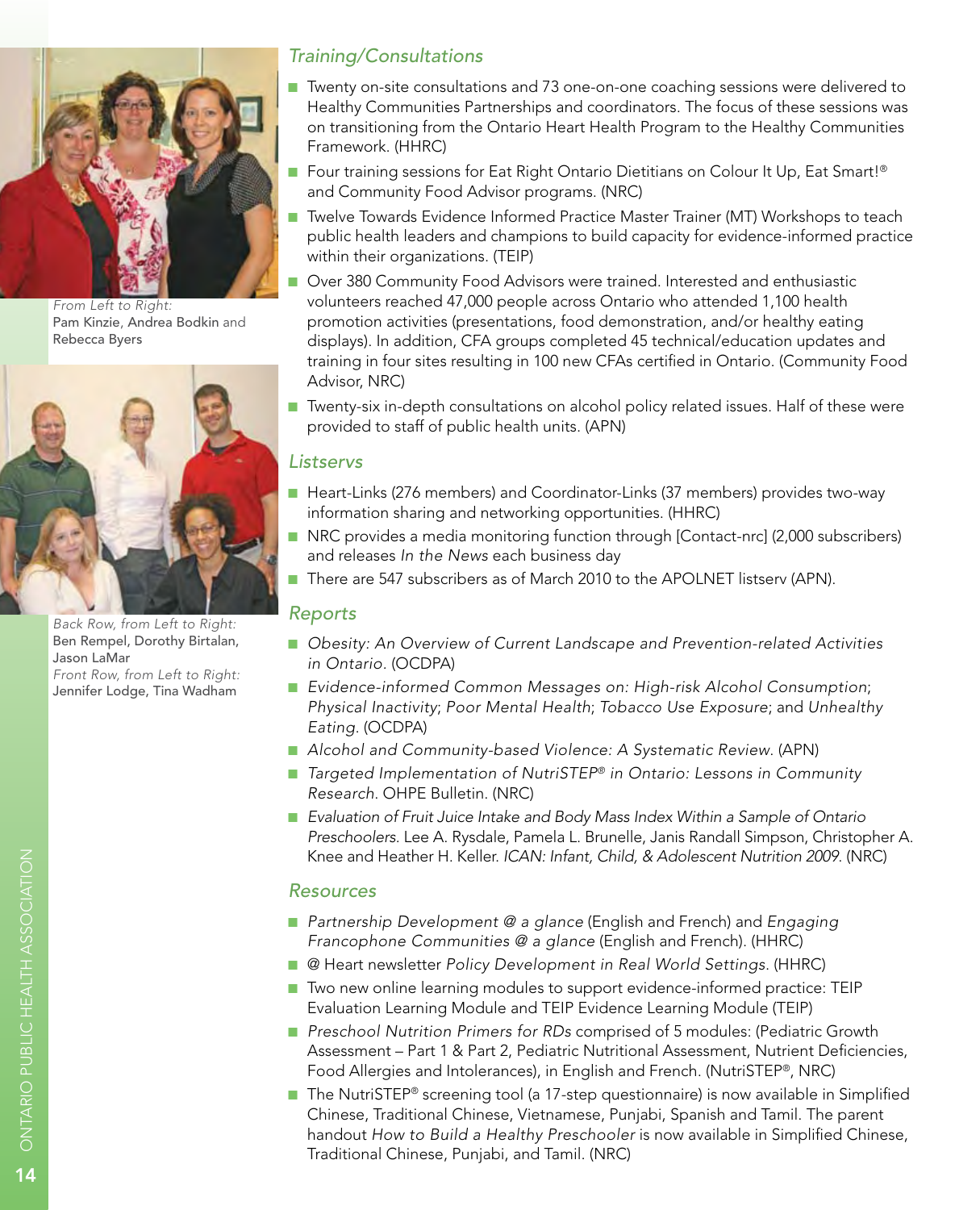- *Eat Right Be Active: A guide for parents and caregivers of toddlers 12-36 months*. (NRC)
- n A revised version of the *Healthy Eating Manual* was developed for leaders to incorporate healthy eating information into current programs. The learning activities developed for this manual are intended to appeal to anyone looking for fresh approaches to teaching nutrition and healthy eating. (NRC)
- Advancing Environmental Health in Child Care Settings: A Checklist for Child Care *Practitioners and Public Health Inspectors*, the Canadian Partnership for Children's Health and the Environment's (CPCHE) newest publication was designed to assist child care practitioners and public health inspectors in identifying practical steps to reduce potentially harmful exposures to toxic chemicals and pollutants in child care settings.
- Competency Based Performance Management Toolkit for Public Health was developed.
- Core Competencies for Public Health in Canada Orientation Module at www.corecompetencies.ca.
- Competency Based Employee Performance Management E-learning Module at www.corecompetencies.ca/performance\_elearning.

## *Provincial Programs Coordinated by the NRC*

Eat Smart!® Recreation Program, an expansion of the Eat Smart!® program into recreation centres was launched in early 2010. Standards for the Recreation Centre Program were finalized and support materials developed. As a key support to health units implementing the Recreation Centre Program, a searchable database for individually packaged food or beverage products was created. Named the *Eat Smart!® Choices Calculator*, it calculates whether or not a product meets the Nutrition Standard for Vending Machines.

Colour It Up 50+ was created to help women aged 50 and older increase vegetable and fruit consumption. With support from Cancer Care Ontario (CCO), new condensed evaluation tools are being developed.

NutriSTEP® is a scientifically valid and reliable bilingual (English and French) nutrition risk screening questionnaire that takes parents about five minutes to complete. NutriSTEP® is a recommended tool in the Child Health Ontario Public Health Standards (2008), Requirement 11. NutriSTEP® can also be used for local and provincial surveillance to plan programs.

The Community Food Advisor (CFA) Program trains interested and enthusiastic volunteers who will work in their communities to increase knowledge and skills related to food selection, preparation and storage, and promote healthy and safe eating. The CFA Program can assist Boards of Health to meet Requirements 7, 8, and 11 of the Chronic Disease Prevention Standard of the Ontario Public Health Standards (2008).



*From Left to Right:* Kathleen Orth, Sarah Evason, Heather Harvey, Cindy Scythes, Mary Ellen Prange

## *Active Partnerships*

Our programs and projects partner with many organizations to carry out their objectives. For example, the Alcohol Policy Network advances municipal alcohol policies through memberships on two key provincial committees: the Substance Misuse Prevention Network and the Provincial Safer Bars Committee. The Nutrition Resource Centre includes Community Health Centres and family health team members in its advisory committee and is a member of the Breakfast for Learning Education Committee.

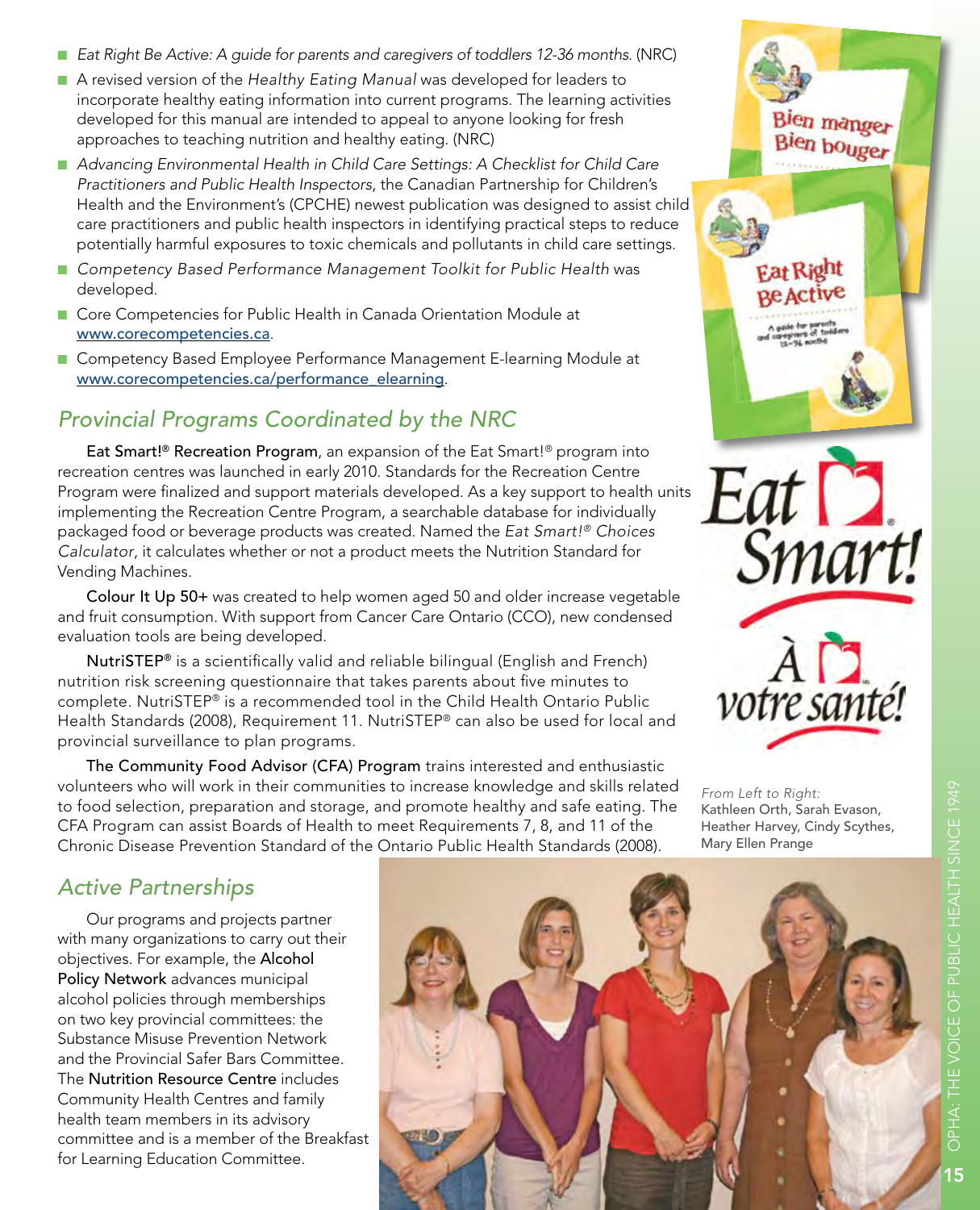The following partner organizations have worked closely with more than one of OPHA's Programs, Workgroups and Strategic Partnerships.

- **n** Heart and Stroke Foundation of Ontario
- **n** Canadian Cancer Society, Ontario Division
- **n** Centre for Addiction and Mental Health
- n Dietitians of Canada
- Cancer Care Ontario
- Canadian Diabetes Association
- n Ophea
- Canadian Mental Health Association Ontario
- **n** Ontario Healthy Communities Coalition
- Health Nexus
- **n** Osteoporosis Canada
- **n** Alzheimer Society of Ontario
- **n** Ontario Lung Association
- **Association of Local Public Health Agencies**
- n TVOKids

The Nutrition Resource Centre continued to manage the sponsorship (under the EatRight Ontario brand) of the TVOKids *Don't Sit Still Tour* on behalf of the MHP Communications Branch in 2010.

The NRC's consultation activities develop and foster links between the NRC and key partners with program specific and provincial nutrition programming activities to provide advice related to emerging trends and issues in community nutrition, and to support provincial strategies. In addition to program specific consultations with our clients who implement our provincial programs, NRC provided consultation to the Best Start Resource Centre on the following resources: *Feeding Your Baby*, a new resource to address childhood obesity in Aboriginal children, eight cultural adaptations to *Healthy Eating for a Healthy Baby,* and *Giving Birth in a New Land*. For Ophea, NRC reviewed curriculum supports for the new Ontario Health and Physical Education Curriculum grades 1-7. NRC is providing consultative support to Healthy Communities grant recipients: Canadian Mental Health Association, Boys and Girls Clubs, Parks and Recreation Ontario, and PTCC (Program Training and Consultation Centre) for their media monitoring project.

### *2009 OPHA Conference and 60th Anniversary Celebration*

What a great conference we had! In the midst of one of the largest vaccination programs in history, a total of 385 delegates were in attendance over three days to hear presentations from key figures in public health. Dr. Roz Laskar spoke about community collaboration — listening to the community; Dr. Ellen Lippman discussed the importance of mentoring children; the panel with Dr. Ernie Lightman, Dr. Gary Block, and Bev Wilson, provided new insights into the influence of poverty on health; and Dr. Linda Duxbury enlightened us about workforce challenges now and in the future. This year there were over 150 abstract submissions: a total of 78 presentations or poster sessions were accepted and presented in concurrent sessions. In addition, 25 submissions were accepted and successfully presented in the innovative "Roundtables" discussion held on Monday afternoon.

A Student Essay Contest was launched this year. Written essay contest winners were Megan Mesovic and Michele Cleghorn from the University of Toronto, Dalla Lana School of Public Health. Carly Heung, University of Waterloo, and Kenny Wong, University of Toronto, were winners for their video essay (see our website for the YouTube link).

OPHA's Constituent Societies made a significant contribution to the 2009 OPHA Conference. To celebrate OPHA's 60<sup>th</sup> anniversary, the decision was made to focus the



Michelle Cleghorn, Student Essay Contest Winner and Noel Saraza

from GlaxoSmithKline



Carly Heung and Kenny Wong, Video Essay Winners with Noel Saraza from GalaxoSmithKline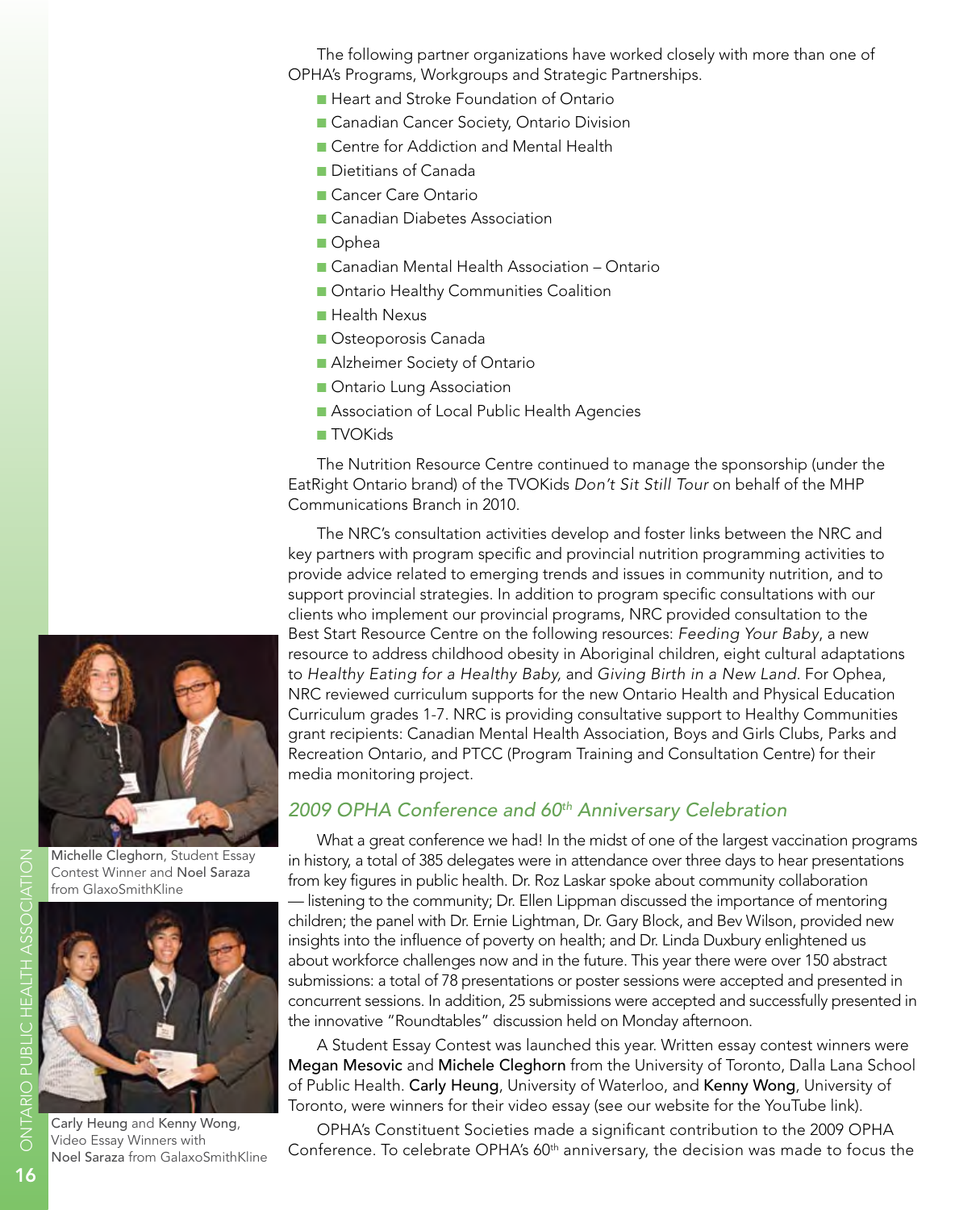conference on the public health workforce. The Constituent Societies served as the Program Committee and joined in the celebration at the OPHA Awards Luncheon. The PHRED program provided assistance in identifying the keynote speakers, reviewing abstracts, and developing moderator guidelines. Several Constituent Societies planned concurrent sessions at the conference. CHING/RNAO presented the newly released *Competencies for Public Health Nurses*. CIPHI and ASPHIO jointly organized two education sessions: a panel discussion on *Managing Cross Jurisdictional Outbreaks* and *The Toronto Bed Bug Project*. OAPHD led a fluoridation panel. The PHRED program sponsored a session on Copyright entitled *Public Health Professionals as Users and Creators of Information: Understanding Canadian Copyright is Key!*

Our sponsors, the Ministry of Health and Long-Term Care, the Ontario Agency for Health Protection and Promotion, and the Ministry of Health Promotion provided us not only with financial support but also participated in the conference planning committees, opened and closed the conference, gave keynote presentations, provided congratulatory remarks at the President's Reception, and participated in several concurrent sessions. Minister Margarett Best, Minister Deb Mathews, Deputy Minister Angela Longo, Dr. Arlene King, Dr. David Williams, Dr. Vivek Goel, Monika Turner, and Sonya Corkum all took the podium throughout the three days of the conference.

Other sponsors included the Ontario Neurotrauma Foundation, GlaxoSmithKline, the Heart and Stroke Foundation of Ontario, Merck Frosst, the Canadian Institute for Health Information, and SmartServe. GlaxoSmithKline also provided delegates with breakfast and lunchtime updates on pneumococcol infection and the H1N1 vaccine. In all there were 29 exhibitors.

ANDSOOHA, APHEO, and OPHLA scheduled their annual meetings in conjunction with the Conference. (APHEO was unable to hold theirs due to H1N1).

In March, OPHA provided the Constituent Society Chairs and Representatives to the OPHA Board with an opportunity to meet face-to-face. During this meeting the Constituent Societies engaged in a discussion with the OAHPP about their support to professional associations.





Megan Misovic, Student Essay Contest Winner

| <b>Past Presidents and 60th</b>     |  |  |  |  |
|-------------------------------------|--|--|--|--|
| <b>Anniversary Cake</b>             |  |  |  |  |
| From Left to Right:                 |  |  |  |  |
| Connie Uetrecht, Executive Director |  |  |  |  |
| & Past President - 2001-2003        |  |  |  |  |
| Richard Edwards,                    |  |  |  |  |
| Past-President - 1994-1995          |  |  |  |  |
| James Leake                         |  |  |  |  |
| (behind Richard Edwards)            |  |  |  |  |
| Past-President - 1983-1984          |  |  |  |  |
| Peg Folsom,                         |  |  |  |  |
| Past President - 1987-1988          |  |  |  |  |
| Ronald Labonte,                     |  |  |  |  |
| Past-President - 1989-1990          |  |  |  |  |
| Brian Hyndman,                      |  |  |  |  |
| Past-President - 1997-1999          |  |  |  |  |
| Carol Timmings,                     |  |  |  |  |
| Out-going President - 2007-2009     |  |  |  |  |
| Garry Aslanyan,                     |  |  |  |  |
| Past-President - 2004-2008          |  |  |  |  |
| Jane Underwood,                     |  |  |  |  |
| Past-President - 1993-1994          |  |  |  |  |
| Ruth O'Donnell,                     |  |  |  |  |
| Past-President - 1991-1992          |  |  |  |  |
|                                     |  |  |  |  |
|                                     |  |  |  |  |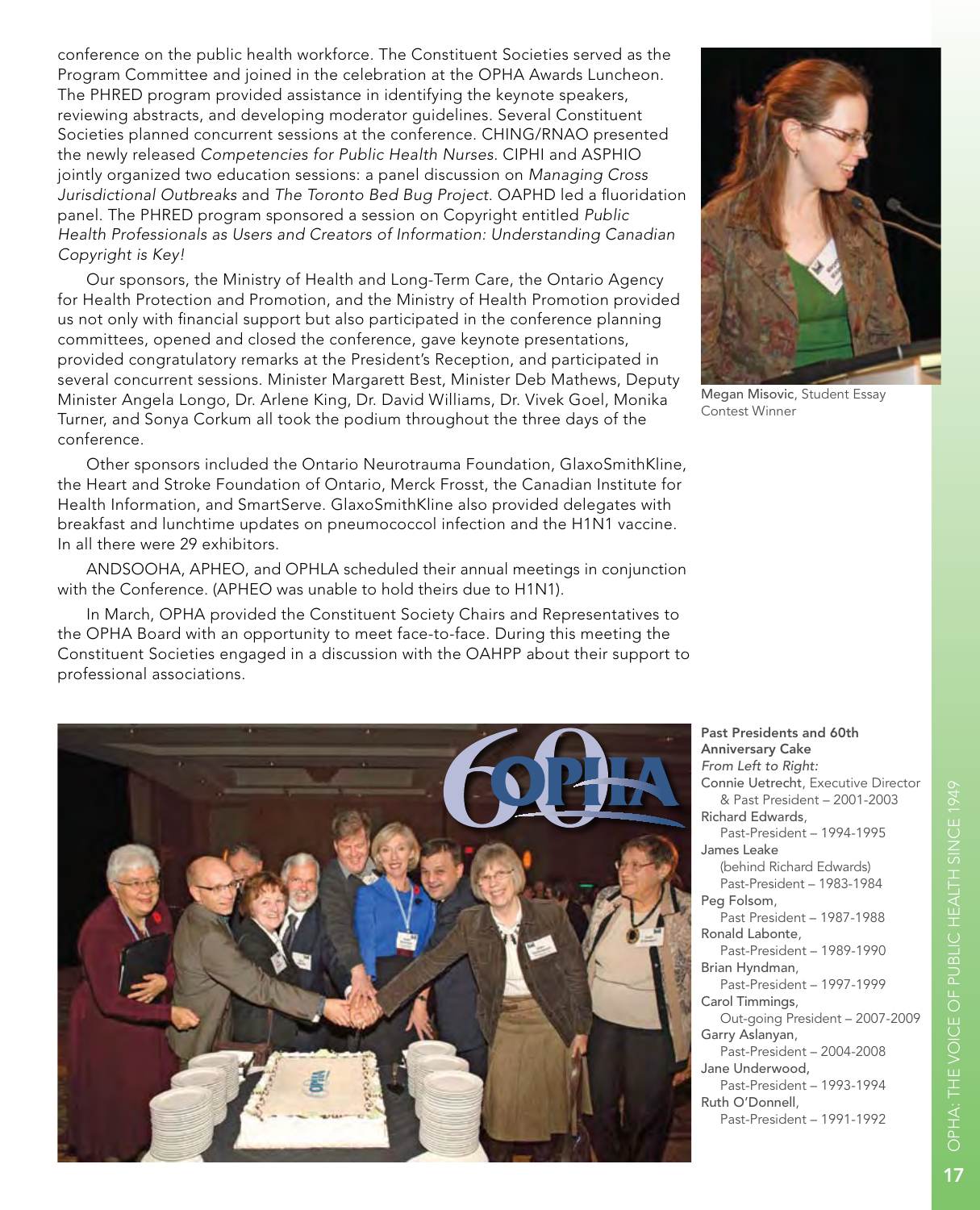

## Strategic Partnerships and External Relations

OPHA's Board of Directors meetings not only address OPHA business but also provide a venue for the Ministry of Health Promotion (MHP), Public Health and Community Programs, and the Ministry of Health and Long-Term Care (MOHLTC) Public Health Division, to connect with OPHA and the professionals who work in public health. Ms. Cynthia Morton, Deputy Minister of Health Promotion, presented her plans for the MHP and introduced the Ministry's Healthy Communities framework to the Board of Directors in June 2009. A subsequent leadership change at MHP prompted the Board of Directors to invite the new Deputy Minister of Health Promotion, Ms. Angela Longo, to our October meeting to provide us with an update on the MHP's direction. Dr. Arlene King, Chief Medical Officer of Health, also met with the OPHA Board in October and provided an overview of her work related to the H1 N1 pandemic since her move to Ontario in June. Monika Turner, Director of Public Health Practice, provided the Board with an update on the Performance Management Framework and development of health unit accountability agreements. She also highlighted elements of the Initial Report on Public Health for which the Board congratulated her Branch. In February 2010, Allison Stuart, Assistant Deputy Minister, Public Health Division, MOH LT C, joined our Board meeting to discuss initiatives within her Division and throughout government including the impact for public health of the financial challenges, focus on poverty reduction, and the delay in Panorama development and implementation related to the impact of the recent e-health procurement review. Meetings with our Ministry colleagues provided valuable opportunities for direct dialogue between front line practitioners and provincial decision makers.

This year OPHA continued to thrive as it sustained and built partnerships with other associations, agencies and government staff. A major OPHA initiative was to work with Parks and Recreation Ontario, Ophea, Boys and Girls Clubs, YMCA, and the Youth Employment Centre to make recommendations to the Ministry of Health Promotion regarding the development and roll-out of the After School Initiative. This initiative was part of the MHP efforts to address childhood obesity problems in the province and was linked with the Poverty Reduction Strategy.

OPHA, its Environmental Health Workgroup, as well as our Constituent Societies including, R NAO, are members of the Occupational and Environmental Carcinogen Stakeholder Group hosted by the Canadian Cancer Society. The Stakeholder Group launched the *Take Charge on Toxics* campaign to influence and inform the Ministry of Environment with respect to its Toxics Reduction Act and subsequent regulations.

OPHA, through our Past-President, Carol Timmings, served on the Provincial Tobacco Strategic Advisory Group. Connie Uetrecht represented OPHA at the Healthy School Working Table.

OPHA maintained partnerships with several other initiatives this year. These include:

- Spark for Healthy Active Kids Heart and Stroke Foundation – Andrea Bodkin
- **n** Ontario Council on Community Health Accreditation
	- Tina Pilon
- **LHIN Collaborative** 
	- Tracy Allen Koester
- Canadian Partnership for Children's Health and the Environment – Franca Ursitti
- **Parks and Recreation Ontario's Access to Recreation Task Group** – Larry Stinson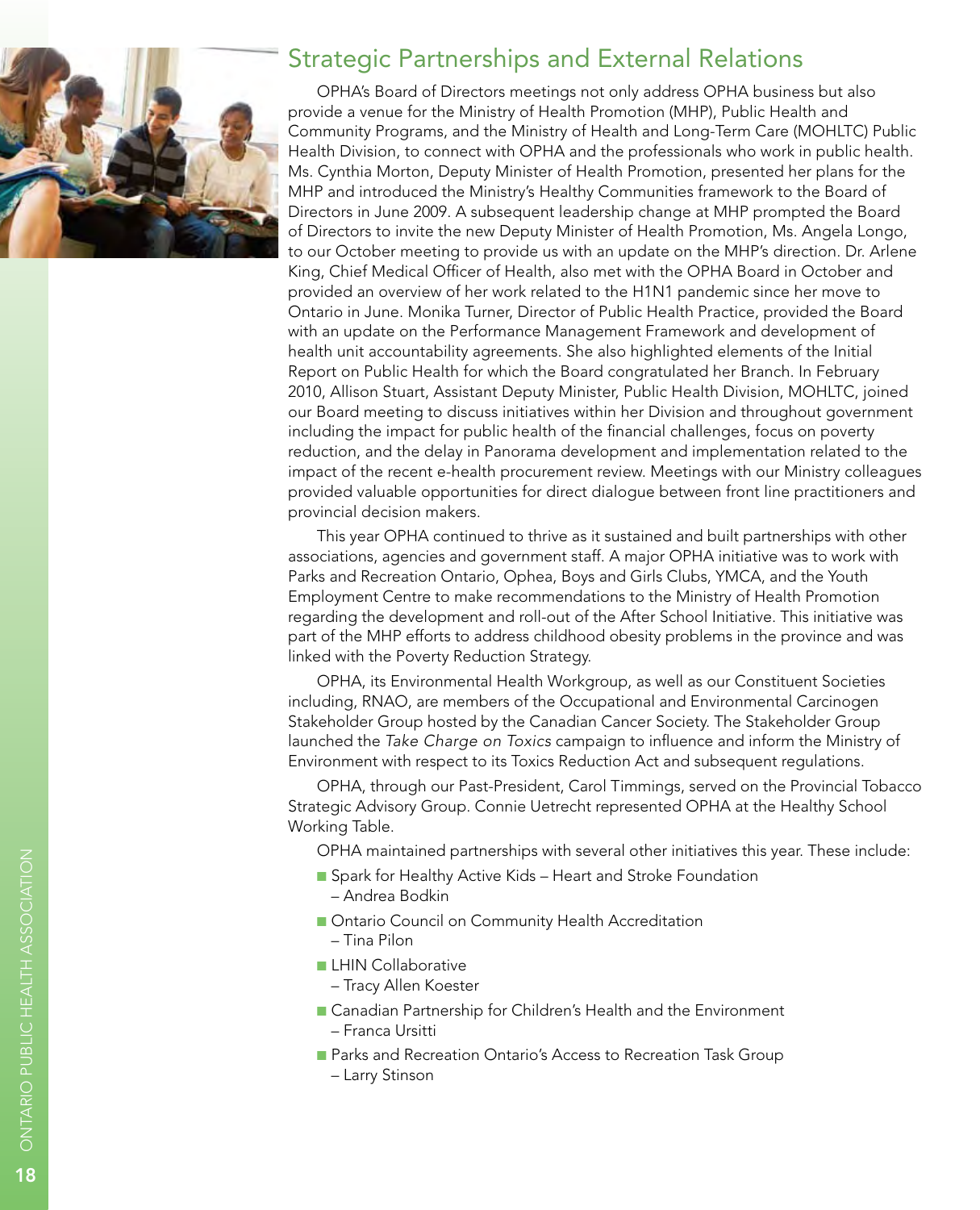In an effort to influence public health practice related to the social determinants of health, the *Joint OPHA/alPHa Social Determinants of Health Workgroup*, (chaired by Sandra Laclé), implemented a variety of joint actions. Through a newsletter on social determinants, information was shared with public health units outlining actions they could take to address the social determinants of health, such as making recommendations to the Social Assistance Rate Review Committee.

The *Ontario Chronic Disease Prevention Alliance* is a collaborative of 11 partners and over 30 organizations that formed to focus on chronic disease prevention and healthy living in a comprehensive manner. In 2009-2010, the O CDPA hosted four partner and three full member meetings to plan activities, exchange information and develop collaborative projects. This year O CDPA:

- Developed backgrounders, with support from field experts and stakeholders, on evidence-informed messages to support collective action on common chronic disease prevention;
- Engaged 10 project partners to develop the *Toolkit to Healthier Communities – Influencing Healthy Public Policies,* through funding from the Ministry of Health Promotion;
- Surveyed (via the Mental Health Workshop) the membership and produced a summary of suggestions for organizations to promote positive mental health;
- Worked with the Canadian Partnership for Children's Health and the Environment on the Ontario Trillium Foundation project.

The *Canadian Partnership for Children's Health and the Environment,* a collaborative of ten organizations (of which OPHA is a member) oversaw two project grants through the Ontario Trillium Foundation. One project, *Building Local Children's Environmental Health Champions*, was completed this year with the launch of a new resource *Advancing Environmental Health in Child Care Settings: A Checklist for Child Care Practitioners and Public Health Inspectors*, developed in partnership with the Canadian Institute of Public Health Inspectors – Ontario Branch (CIPHI-O) and the Association of Supervisors of Public Health Inspectors of Ontario (A SPH IO). The utilization of these resources will promote safer environments and healthier kids.

The second project is a joint venture with the *Ontario Chronic Disease Prevention Alliance*. The project involves the development of a paper exploring the evidence linking early environmental exposures and chronic diseases and the identification of policy actions that both partnerships can take to reduce the exposures that create the greatest risk of contributing to chronic disease.

The two partnerships held a successful Forum in Toronto in October 2009 entitled *Exploring the Evidence and Finding Solutions: A Forum on the Links Between Early Environmental Exposures and Chronic Diseases*. The project has been extended through the end of 2010.

The *Ontario Healthy Schools Coalition (OHSC)* is a diverse network of organizations and individuals that is co-chaired by Carol MacDougall and Fran Perkins. The OHS celebrated its 10<sup>th</sup> anniversary of knowledge exchange and capacity building efforts to advance the health and learning of Ontario's children and youth through healthy schools. Listserv membership has expanded to 340 with 99 organizations represented. With support from OPHA and the Ministry of Health Promotion, the OHSC hosted four teleconferences with an average of 52 participants from across the province. In addition, 94 individuals attended the 8<sup>th</sup> Annual OHSC Forum hosted by Ottawa Public Health on the *Determinants of Health and New Directions for Health and Education in Ontario*. Keynote speakers highlighted the significant contribution that public health, education, parents, students and other community partners working together can make towards addressing several determinants of health. This year, the OHSC made great strides in advancing their 2007 Strategic Plan.

### THE ONTARIO TRILLIUM **FOUNDATION**



### **LA FONDATION** TRILLIUM DE L'ONTARIO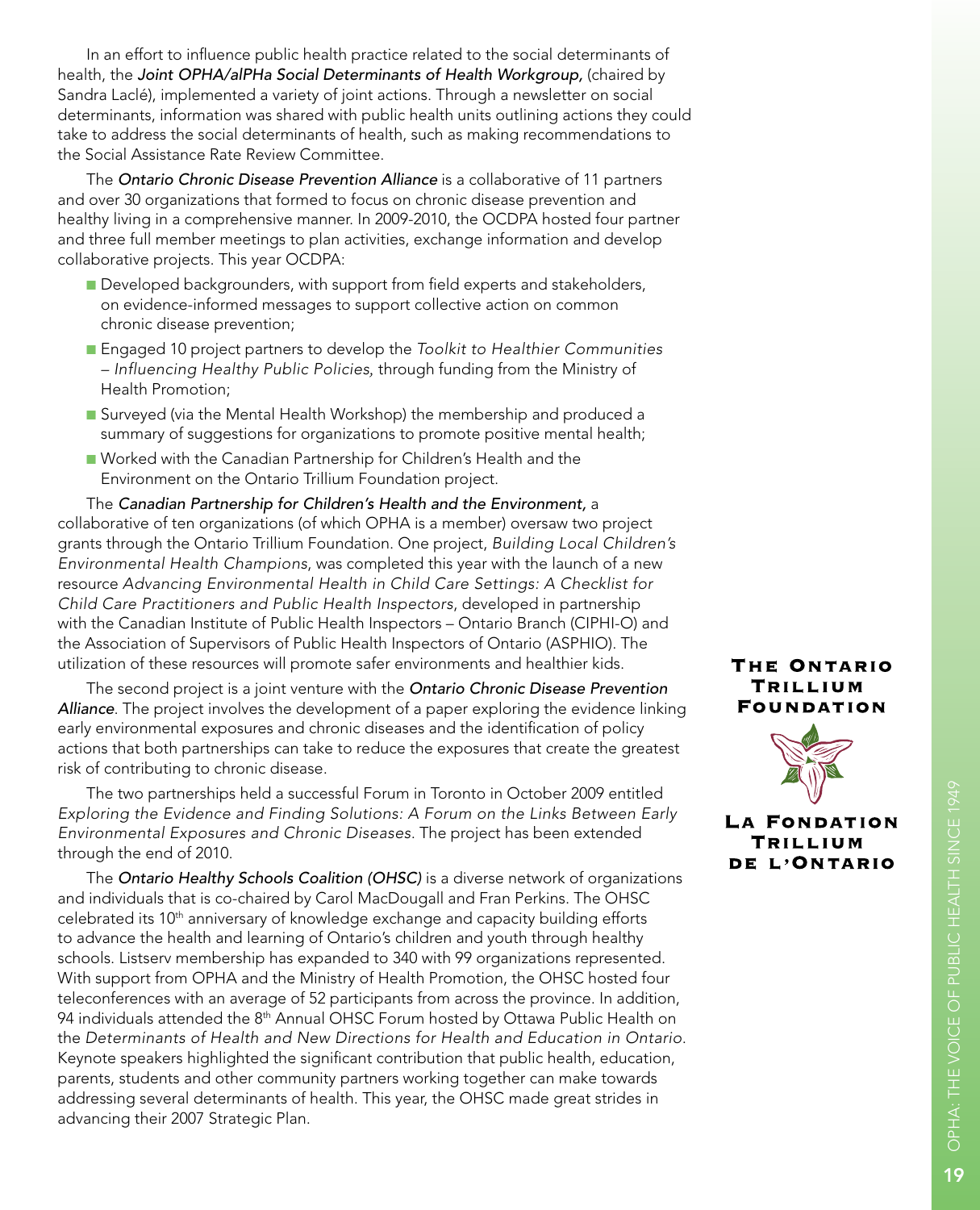Dr. Garry Aslanyan; Award of Excellence Winner, Moira Walsh; Dr. Hazel Stuart





Paulina Salamo, Honorary Member



Liz Haugh, President, Marty Mako, Secretary, Ralph Stanley, Life Member

# Developing and Improving OPHA as an Organization

One of the key pillars of OPHA's strategic direction is to continue to develop and diversify the membership base at OPHA. The Membership and Advocacy Committees of the Board contribute to this strategic direction.

The Membership Committee, chaired by Board Secretary, Marty Mako, implemented an outreach strategy to health units to promote the benefits of OPHA membership. The Membership Committee also focused on student engagement as a key membership strategy. An OPHA membership video was created and launched on YouTube as a membership recruitment tool (visit our website for a direct link). Membership has increased this year from 627 in March 2009 to 737 in March 2010.

A highlight each year is the presentation of the OPHA Awards. This year our Award recipients were:

Lifetime Membership Award – Ralph Stanley

Honourary Membership Award – Paulina Salamo

Award of Excellence – Moira Walsh

Dr. Sheela Basrur Scholarship – Ryan Alexandra

The Audit Committee, Chaired by Board Treasurer, Monica Mitchell, maintained oversight of OPHA's financial health. The Audit Committee ensured that OPHA finances were handled with integrity, and participated in the external audit of the financial records (reported on the following pages). Despite having some financial challenges through the third quarter of the fiscal year, actions were taken to reduce expenses and the year ended financially stable for OPHA.

 $\boldsymbol{\mathcal{Z}}$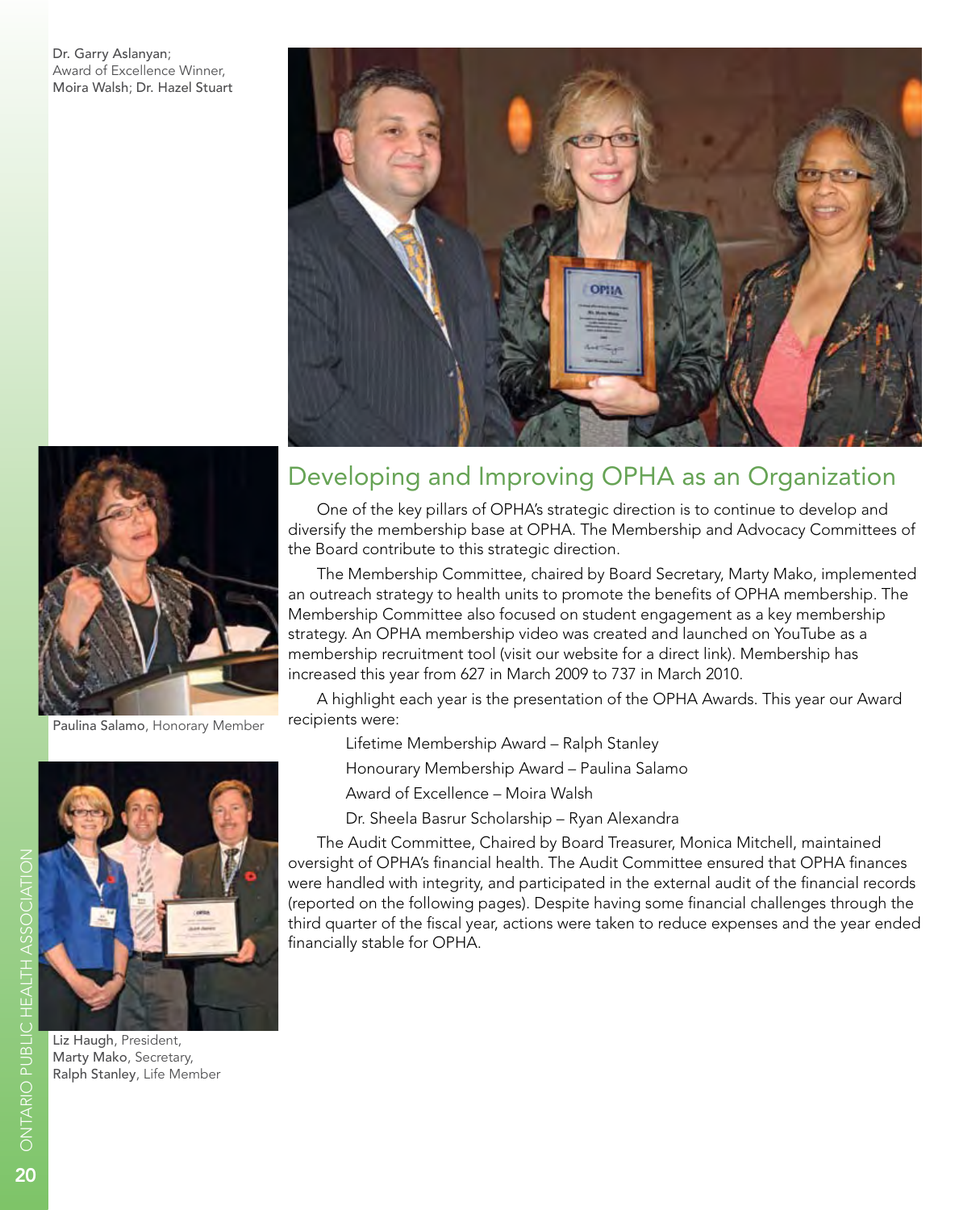

Tel: 905 270 7700 Fax: 905 270 7915 Toll-free: 866 248 6660 www.bdo.ca

**BDO Canada LLP** 1 City Centre Drive, Suite 1700 Mississauga ON L5B 1M2 Canada

# Auditors' Report on Summarized Financial Statements

#### To the Members of Ontario Public Health Association

The accompanying summarized statement of financial position, statements of revenues and expenses, changes in net assets and cash flows are derived from the complete financial statements of the Ontario Public Health Association as at March 31, 2010 and for the year then ended on which we expressed an opinion without reservation in our report dated May 14, 2010. The fair summarization of the complete financial statements is the responsibility of management. Our responsibility, in accordance with the applicable Assurance Guideline of The Canadian Institute of Chartered Accountants, is to report on the summarized financial statements.

In our opinion, the accompanying financial statements fairly summarize, in all material respects, the related complete financial statements in accordance with the criteria described in the Guideline referred to above.

These summarized financial statements do not contain all the disclosures required by Canadian generally accepted accounting principles. Readers are cautioned that these statements may not be appropriate for their purposes. For more information on the entity's financial position, results of operations and cash flows, reference should be made to the related complete financial statements.

BOD Canada LLP

Chartered Accountants, Licensed Public Accountants

Mississauga, Ontario May 14, 2010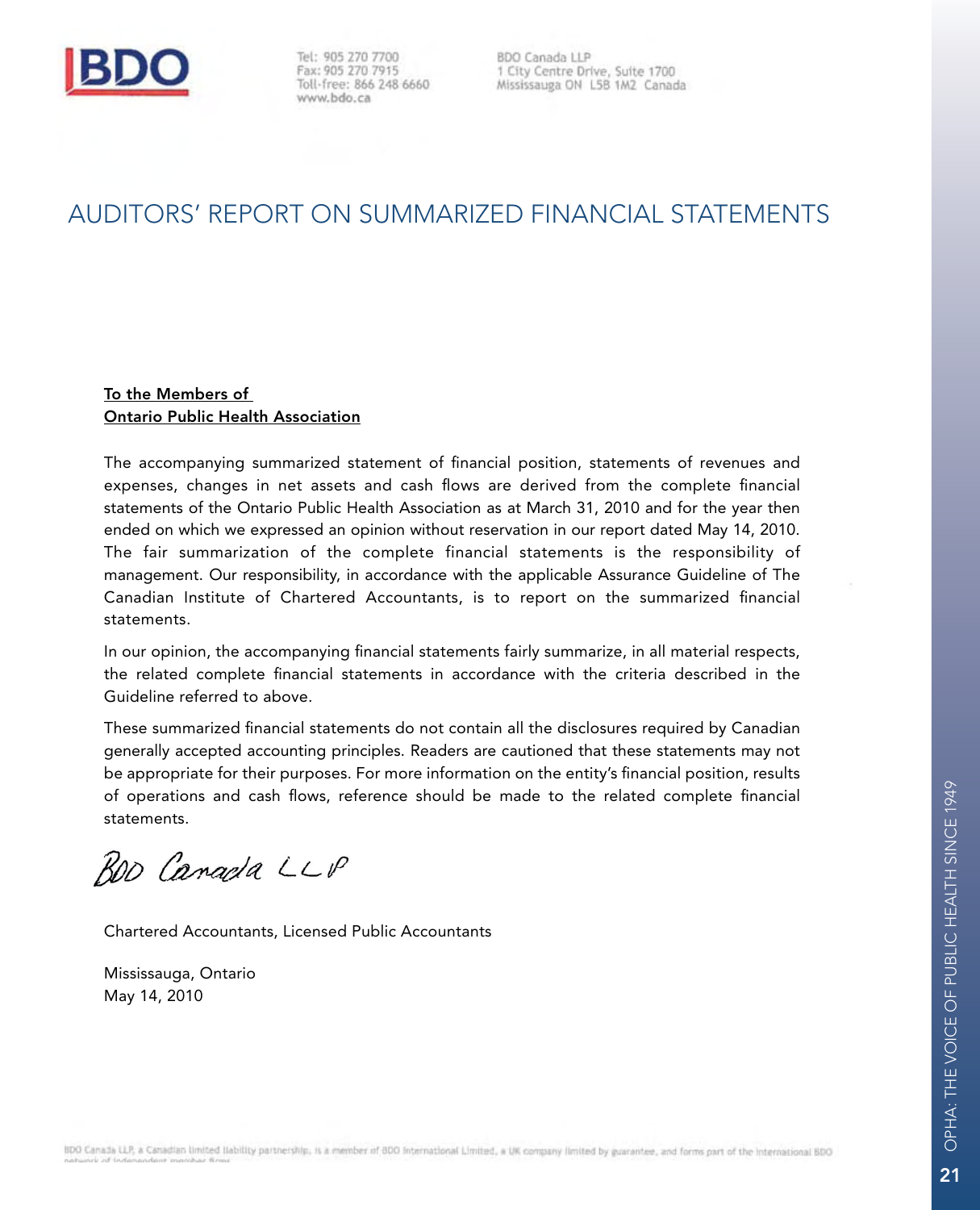## Ontario Public Health Association Summarized Statement of Financial Position

| March 31                                            |                           | 2010      |                                                   | 2009    |
|-----------------------------------------------------|---------------------------|-----------|---------------------------------------------------|---------|
| <b>Assets</b>                                       |                           |           |                                                   |         |
| Current                                             |                           |           |                                                   |         |
| Cash                                                | $\boldsymbol{\mathsf{S}}$ | 136,890   | \$                                                | 151,967 |
| Temporary investments                               |                           | 500,000   |                                                   | 500,000 |
| Accounts receivable                                 |                           | 314,590   |                                                   | 271,066 |
| Prepaid expenses and deposits                       |                           | 22,991    |                                                   | 14,938  |
|                                                     |                           | 974,471   |                                                   | 937,971 |
| Capital assets                                      |                           | 30,846    |                                                   | 38,268  |
|                                                     |                           | 1,005,317 |                                                   | 976,239 |
| <b>Liabilities</b>                                  |                           |           |                                                   |         |
| <b>Current</b>                                      |                           |           |                                                   |         |
| Accounts payable and accrued liabilities            |                           | 156,474   |                                                   | 256,140 |
| Deferred membership revenue                         |                           | 11,526    |                                                   | 13,716  |
| Deferred revenue                                    |                           | 321,508   |                                                   | 300,946 |
| Capital assets contribution                         |                           | 21,733    |                                                   | 27,167  |
|                                                     |                           | 511,241   |                                                   | 597,969 |
| <b>Net Assets</b>                                   | \$                        | 494,076   | \$                                                | 378,270 |
| Net Assets consists of the following fund balances: |                           |           |                                                   |         |
| <b>Operating Fund</b>                               | \$                        | 429,963   | \$                                                | 312,169 |
| Invested in Capital Assets                          |                           | 9,113     |                                                   | 11,101  |
| Designated Capital Asset Fund                       |                           | 50,000    |                                                   | 50,000  |
| <b>Student Award Fund</b>                           |                           | 5,000     |                                                   | 5,000   |
|                                                     | \$                        | 494,076   | $\, \, \raisebox{-1.5pt}{\text{\circle*{1.5}}}\,$ | 378,270 |

## On behalf of the Board:

Director

Director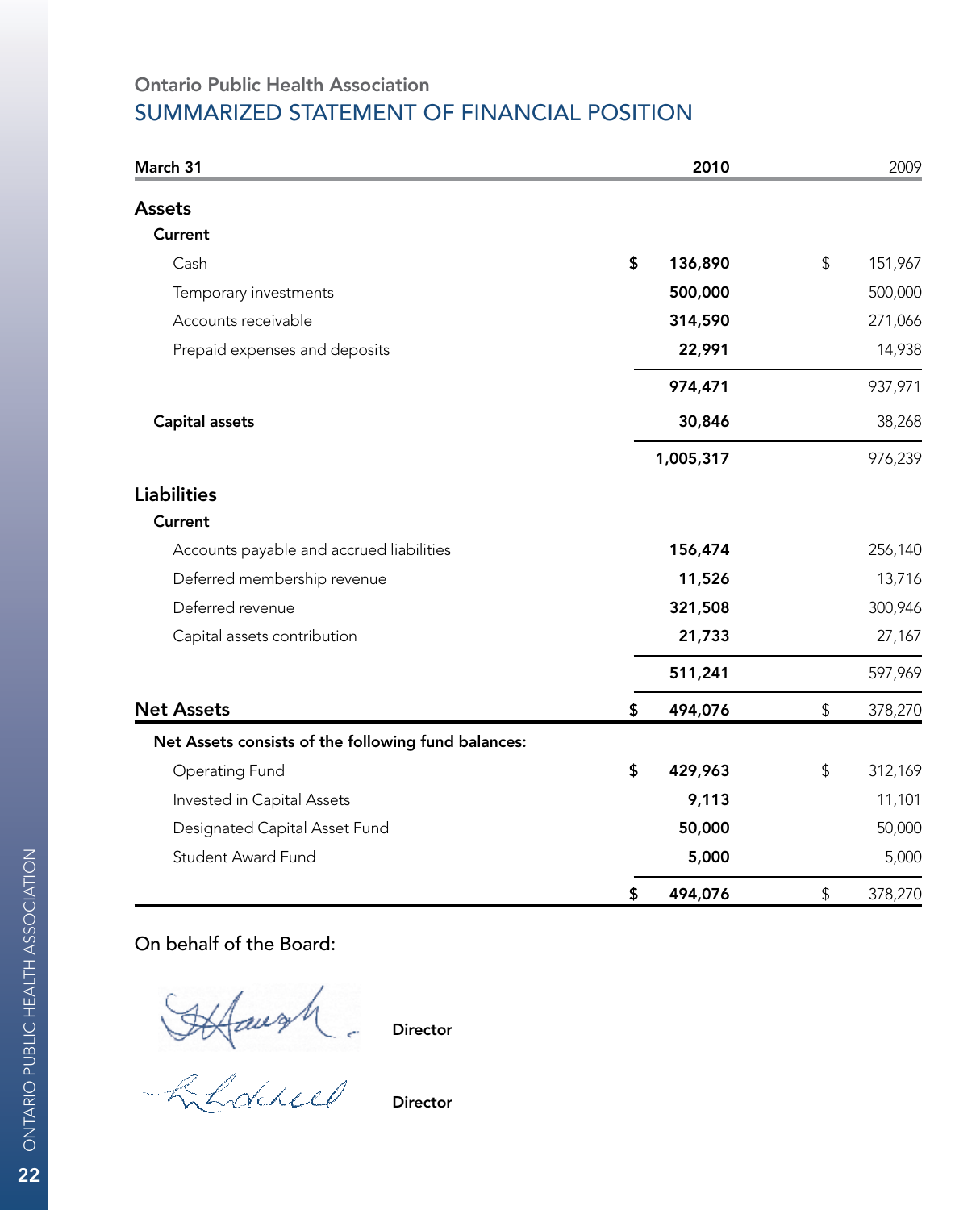## Ontario Public Health Association Summarized Statement of Revenues and Expenses

| For the year ended March 31 | 2010          | 2009                    |
|-----------------------------|---------------|-------------------------|
| <b>Revenues</b>             |               |                         |
| Core                        | \$<br>283,913 | \$<br>238,318           |
| Projects                    | 3,293,014     | 4,253,405               |
|                             | 3,576,927     | 4,491,723               |
| <b>Expenses</b>             |               |                         |
| Core                        | 167,979       | 236,608                 |
| Projects                    | 3,293,142     | 4,253,431               |
|                             | 3,461,121     | 4,490,039               |
| <b>Surplus</b>              | 115,806<br>S  | $\updownarrow$<br>1,684 |

## Ontario Public Health Association Summarized Statement of Changes in Net Assets

| For the year ended March 31           |    |                        |    |                                            |    |                                 |                   | 2010           | 2009          |
|---------------------------------------|----|------------------------|----|--------------------------------------------|----|---------------------------------|-------------------|----------------|---------------|
|                                       |    | Invested<br>in Capital |    | Designated<br>Capital<br>Assets Asset Fund |    | <b>Student</b><br>Award<br>Fund | Operating<br>Fund | Total          | Total         |
| <b>Net assets</b> , beginning of year |    | \$11,101               | S. | 50,000                                     | \$ | 5,000                           | \$312,169         | \$378,270      | \$376,586     |
| Surplus for the year                  |    | (17, 498)              |    | ۰                                          |    | (1,000)                         | 134,304           | 115,806        | 1,684         |
| Purchase of capital assets            |    | 15,510                 |    |                                            |    | ۰                               | (15, 510)         |                |               |
| Interfund transfer                    |    |                        |    |                                            |    | 1,000                           | (1,000)           | $\blacksquare$ |               |
| <b>Net assets</b> , end of year       | S. | 9,113                  | S. | 50,000                                     | S  | 5,000                           | \$429,963         | \$494,076      | \$<br>378,270 |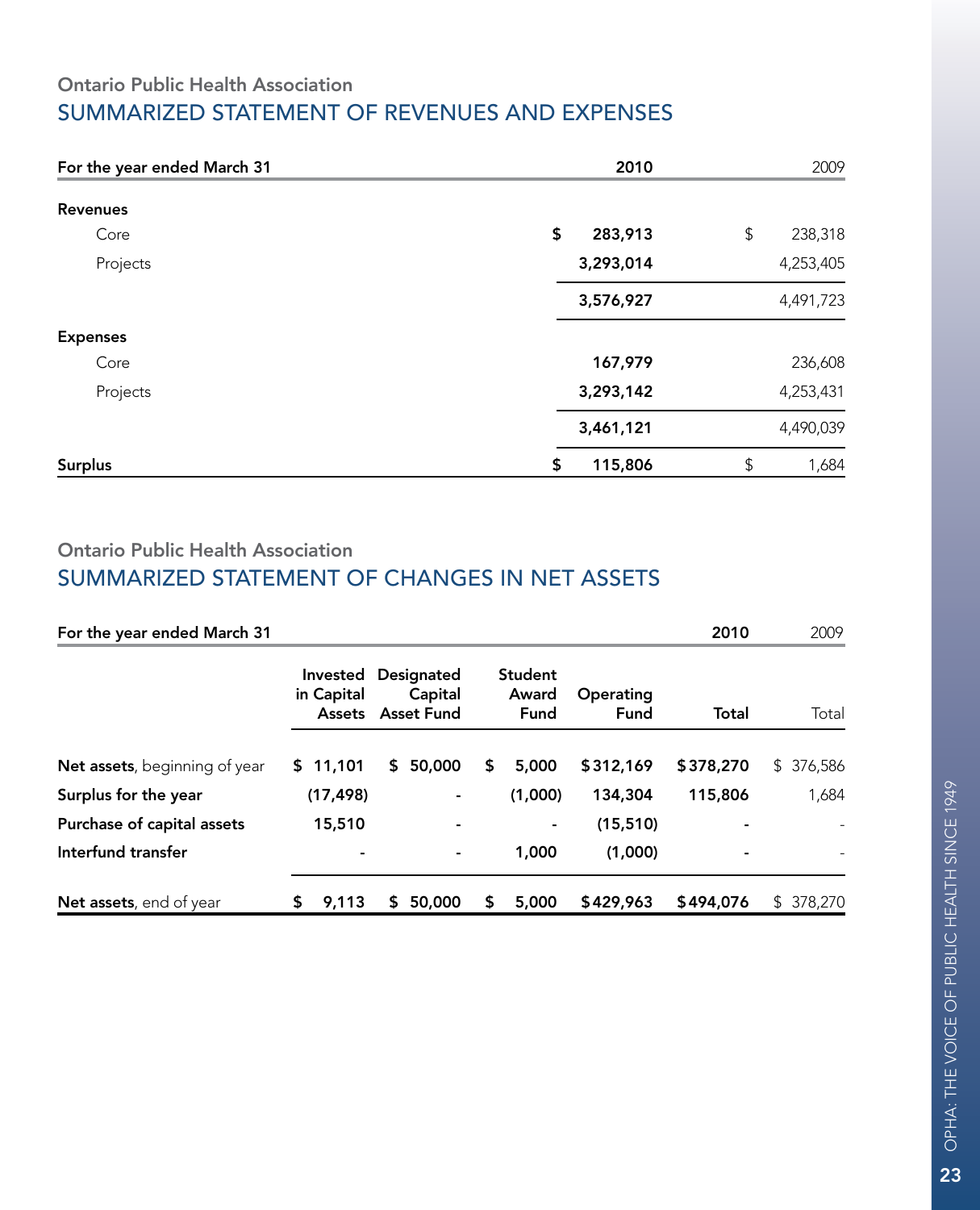## Ontario Public Health Association SUMMARIZED STATEMENT OF CASH FLOWS

| For the year ended March 31                                                                 | 2010          | 2009          |
|---------------------------------------------------------------------------------------------|---------------|---------------|
| Cash provided by (used in)                                                                  |               |               |
| <b>Operating activities</b>                                                                 |               |               |
| Surplus                                                                                     | \$<br>115,806 | \$<br>1,684   |
| Adjustments required to reconcile surplus<br>with net cash provided by operating activities |               |               |
| Amortization                                                                                | 22,932        | 39,493        |
| Amortization of capital assets contribution                                                 | (5, 434)      | (6, 792)      |
| Changes in non-cash working capital balances                                                |               |               |
| Accounts receivable                                                                         | (43, 524)     | (195, 437)    |
| Prepaid expenses and deposits                                                               | (8,053)       | (7,646)       |
| Accounts payable and accrued liabilities                                                    | (99, 666)     | 7,924         |
| Deferred membership revenue                                                                 | (2, 190)      | 2,183         |
| Deferred revenue                                                                            | 20,562        | 136,950       |
|                                                                                             | 433           | (21,641)      |
| <b>Investing activities</b>                                                                 |               |               |
| Purchase of capital assets                                                                  | (15, 510)     | (3,536)       |
| Decrease in cash and cash equivalents during the year                                       | (15,077)      | (25, 177)     |
| <b>Cash and cash equivalents</b> , beginning of year                                        | 651,967       | 677,144       |
| <b>Cash and cash equivalents</b> , end of year                                              | \$<br>636,890 | \$<br>651,967 |
| Cash and cash equivalents consists of the following:                                        |               |               |
| Cash                                                                                        | \$<br>136,890 | \$<br>151,967 |
| Temporary investments                                                                       | 500,000       | 500,000       |
|                                                                                             | \$<br>636,890 | \$<br>651,967 |